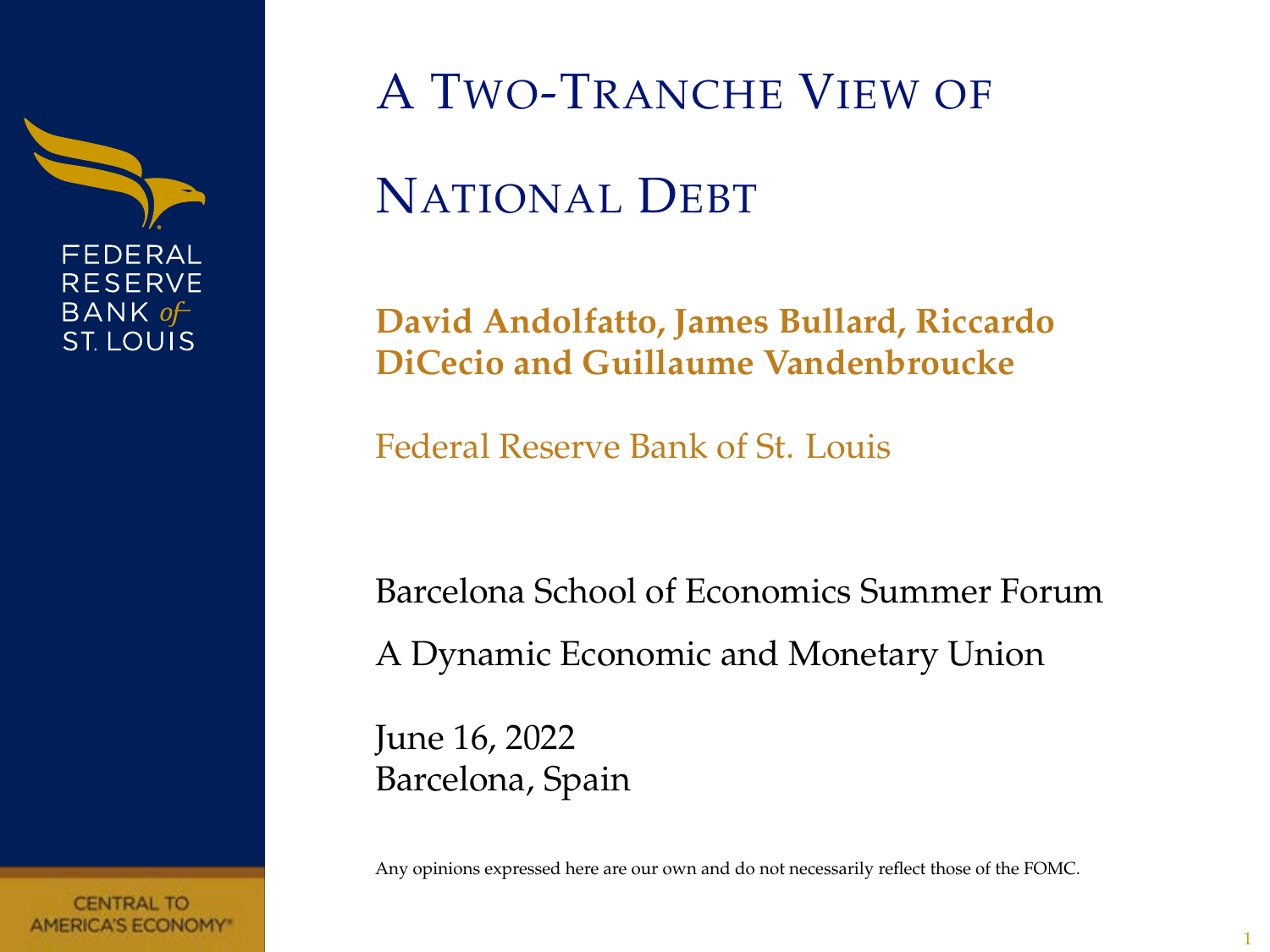# <span id="page-1-0"></span>Introduction

FEDERAL RESERVE BANK of ST. LOUIS | James Bullard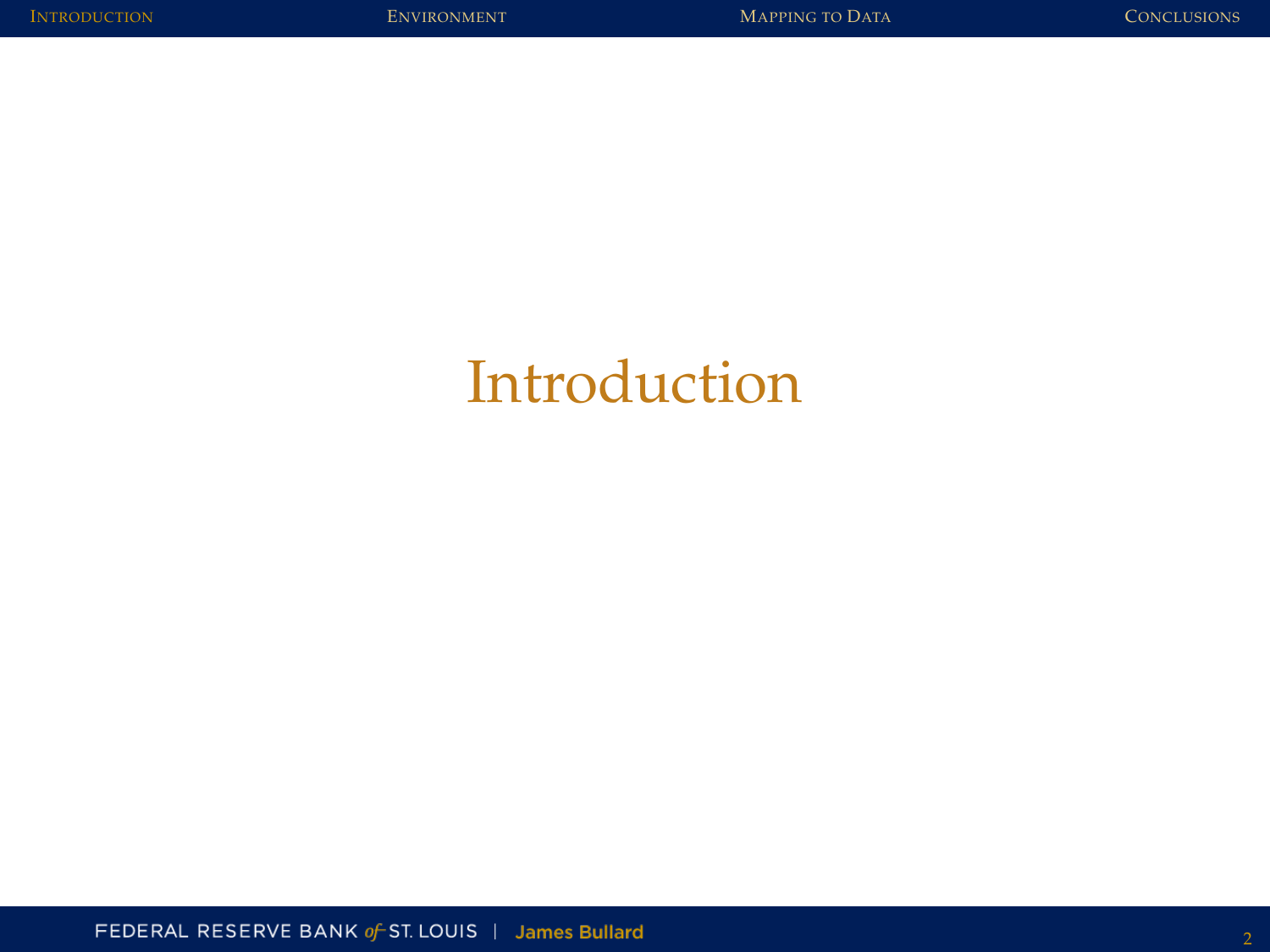#### RETHINKING NATIONAL DEBT

- Observed debt-to-GDP ratios in the U.S., Japan and some large European economies clearly exceed recommendations given a generation ago in the Maastricht Treaty.
- This is often considered unsustainable, yet the demand for this debt remains robust.
- We explore a resolution to this puzzle in a stylized model in which the equilibrium level of the debt-to-GDP ratio is considerably higher than what is recommended in the Maastricht Treaty.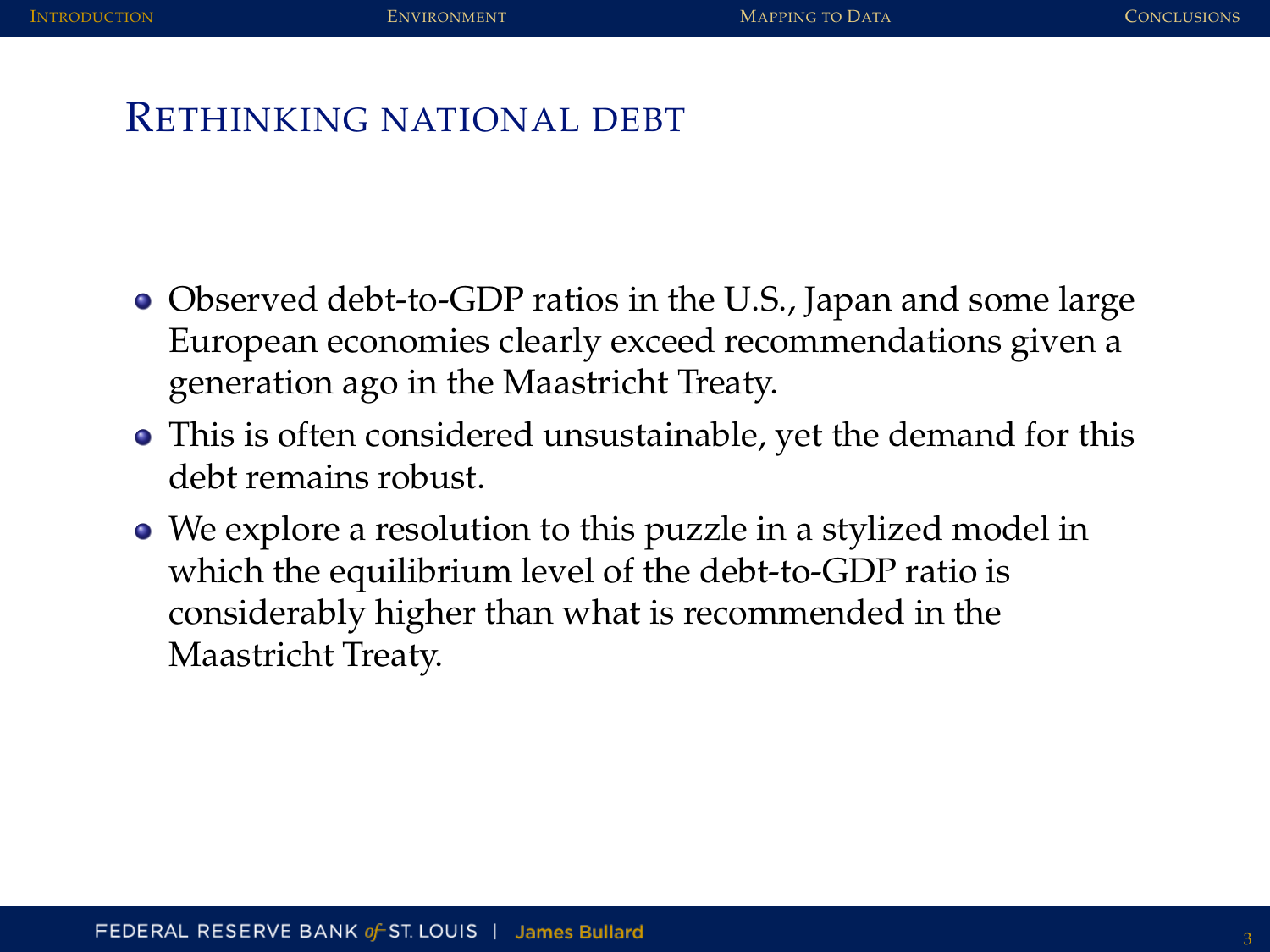### WHAT WE DO

- A stylized general equilibrium "large" life-cycle model with interest-bearing government debt held as part of the first-best equilibrium.
- No government spending or taxes: The only role of the fiscal authority is to issue interest-bearing paper each period. The federal debt is therefore not backed by future taxes.
- Important private credit market: The young borrow from the middle-aged, who are saving for when they are old.
- Enough realistic features to provide an interesting calibrated benchmark.
- Substantial inequality in income and financial wealth—enough to generate Gini coefficients close to those observed in U.S. data.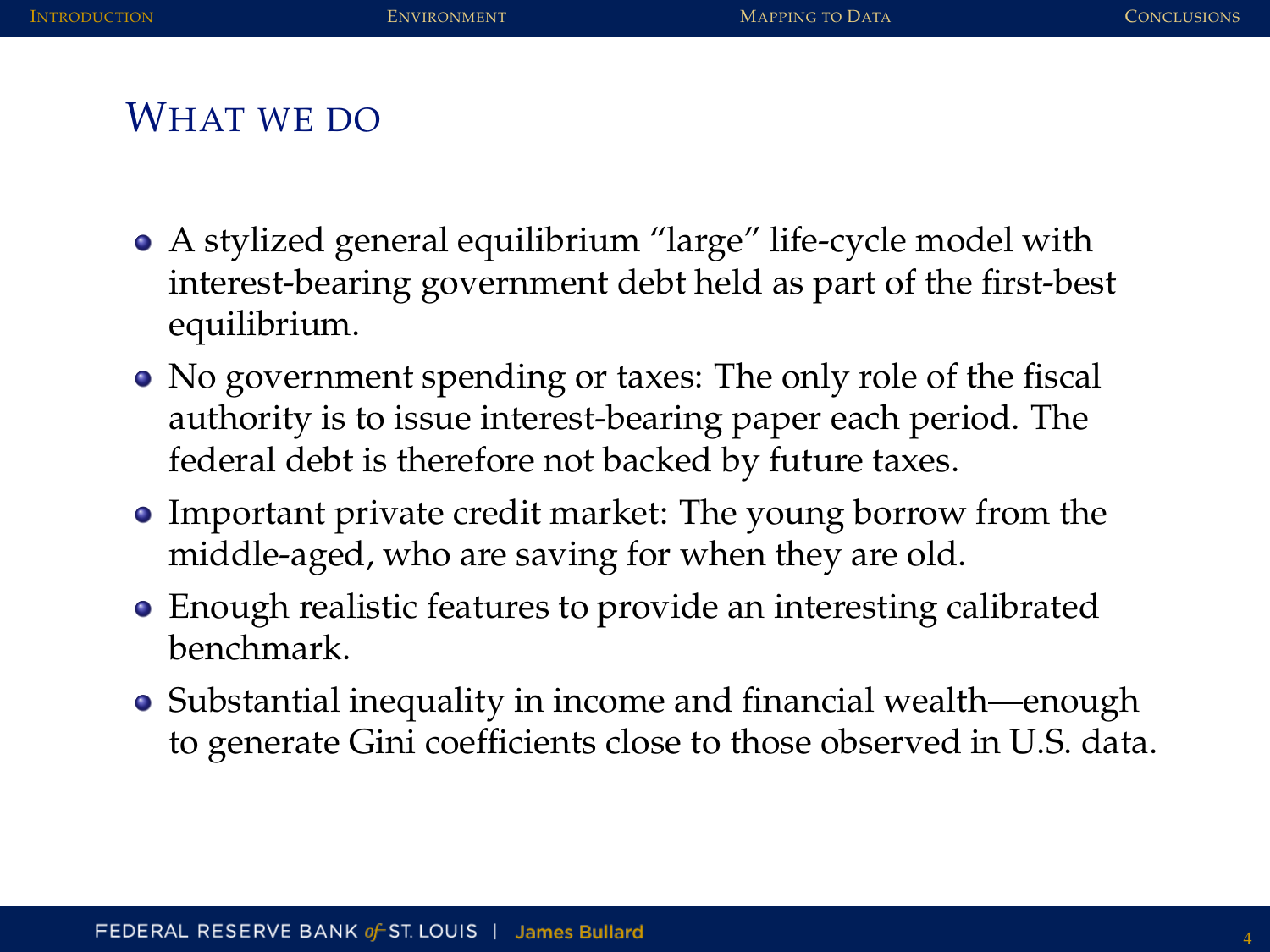# MAIN FINDING

- Main result: The optimal federal debt-to-GDP ratio in the benchmark calibrated equilibrium of this economy is 100%, a substantial share of the current U.S. federal debt-to-GDP ratio.
- Intuition: Our model provides a demand for government debt as a type of "interest-bearing money," and the amount needed to support the first-best allocation of resources turns out to be large.
- The results in this paper are best thought of as applying to large stable economies with high fiscal and monetary policy credibility.
- Whether these results would apply to countries within the EMU is an open question.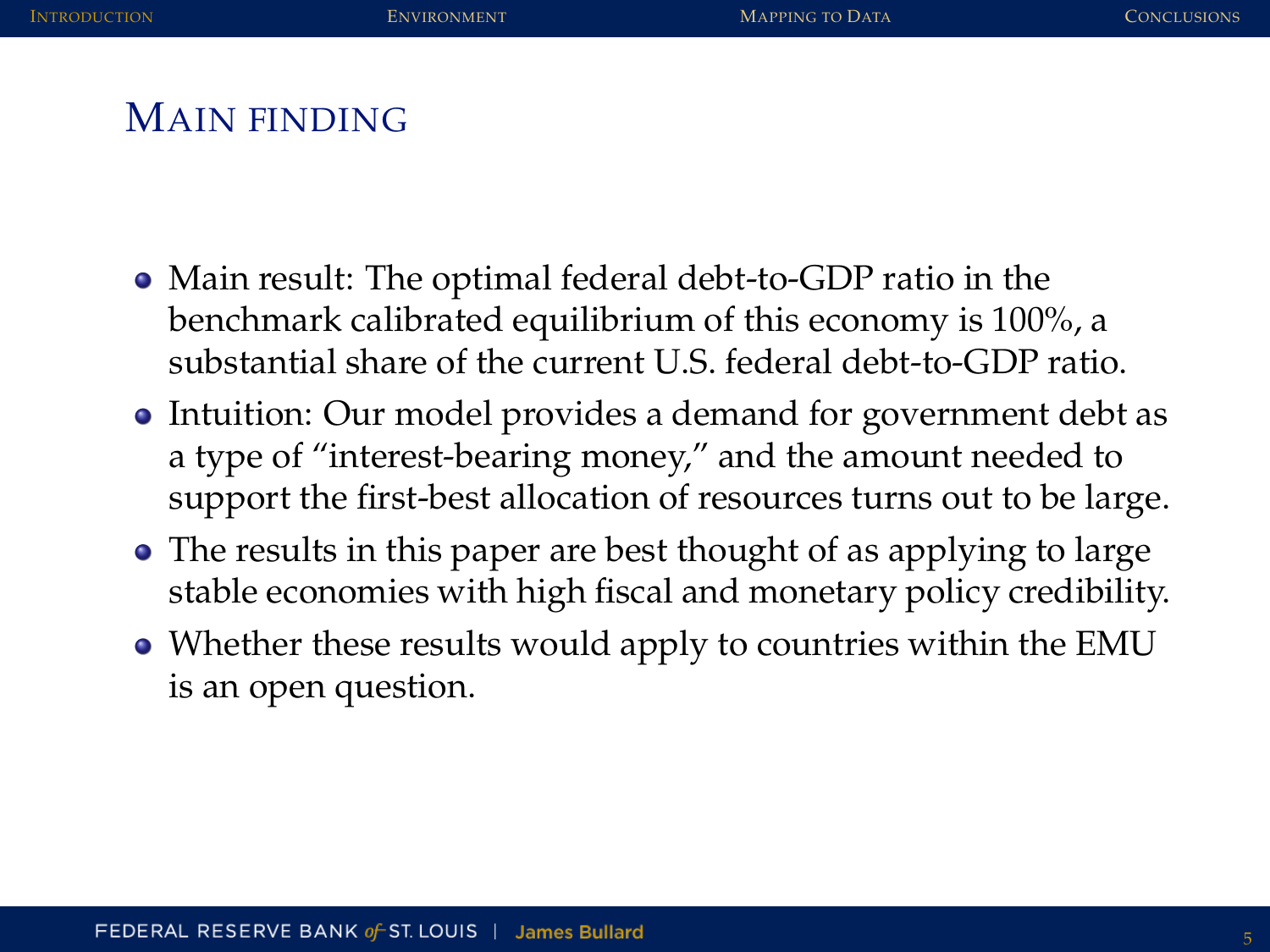## REMARKS

- Complete characterization of optimal monetary/fiscal policy.
	- The fiscal authority issues one-period nominal debt at the expected rate of nominal output growth.
	- The monetary authority sets the price level to ensure that the real rate of return on this debt and other assets is equal to the stochastic rate of real output growth.
- The optimal fiscal-monetary mix works equally well whether interest rates are high or low.
- Monetary policy provides a form of insurance to investors by making the real return on government debt appropriately state-contingent in an economy with non-state-contingent nominal contracting.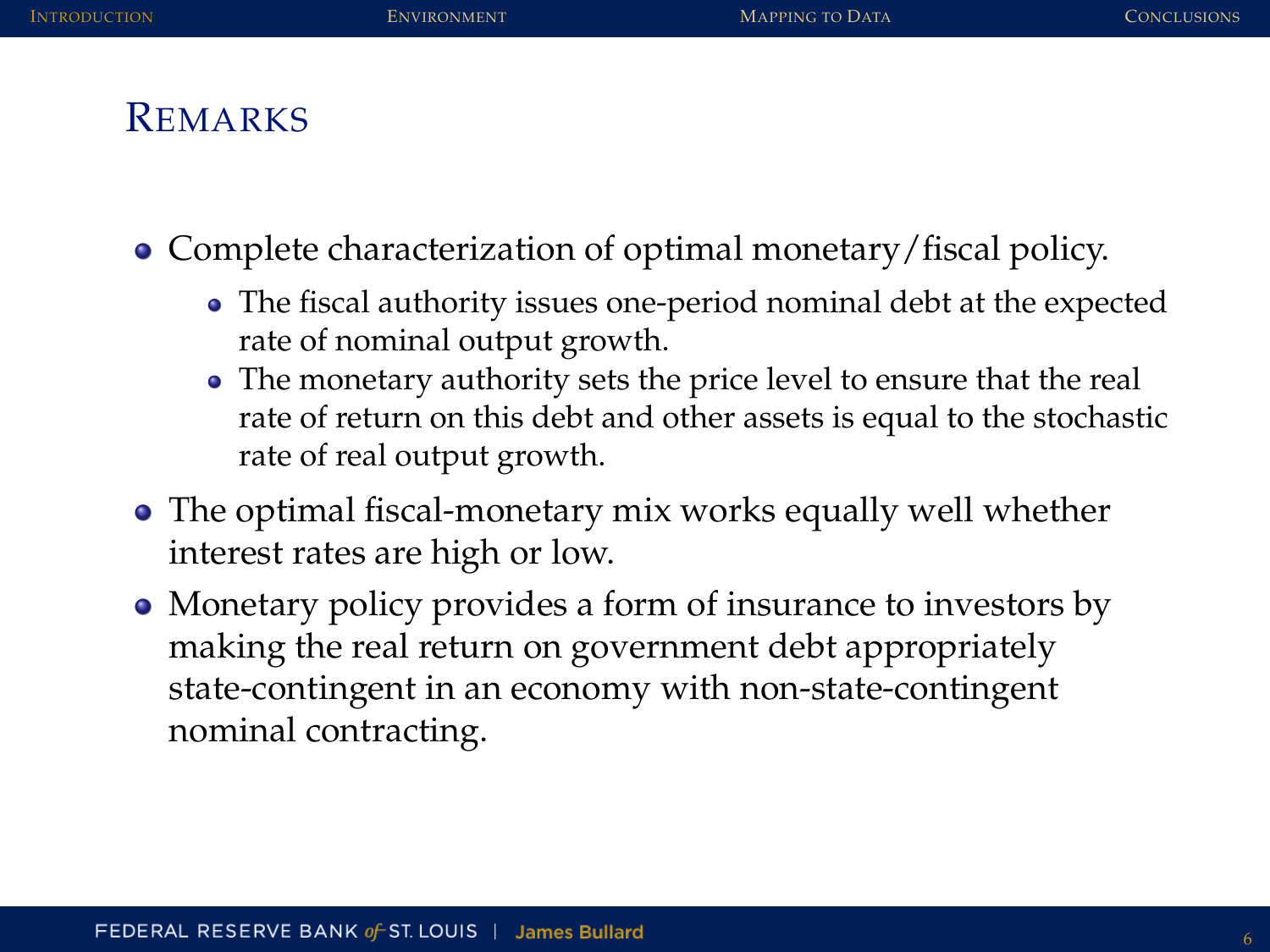### MORE REMARKS

- In the equilibrium we describe, federal government debt coexists with capital and with privately issued debt, which can be interpreted as mortgage-backed securities.
- We focus on one-period debt, but the model can price many-period debt.
- We abstract from international considerations, but this is an important area for future research.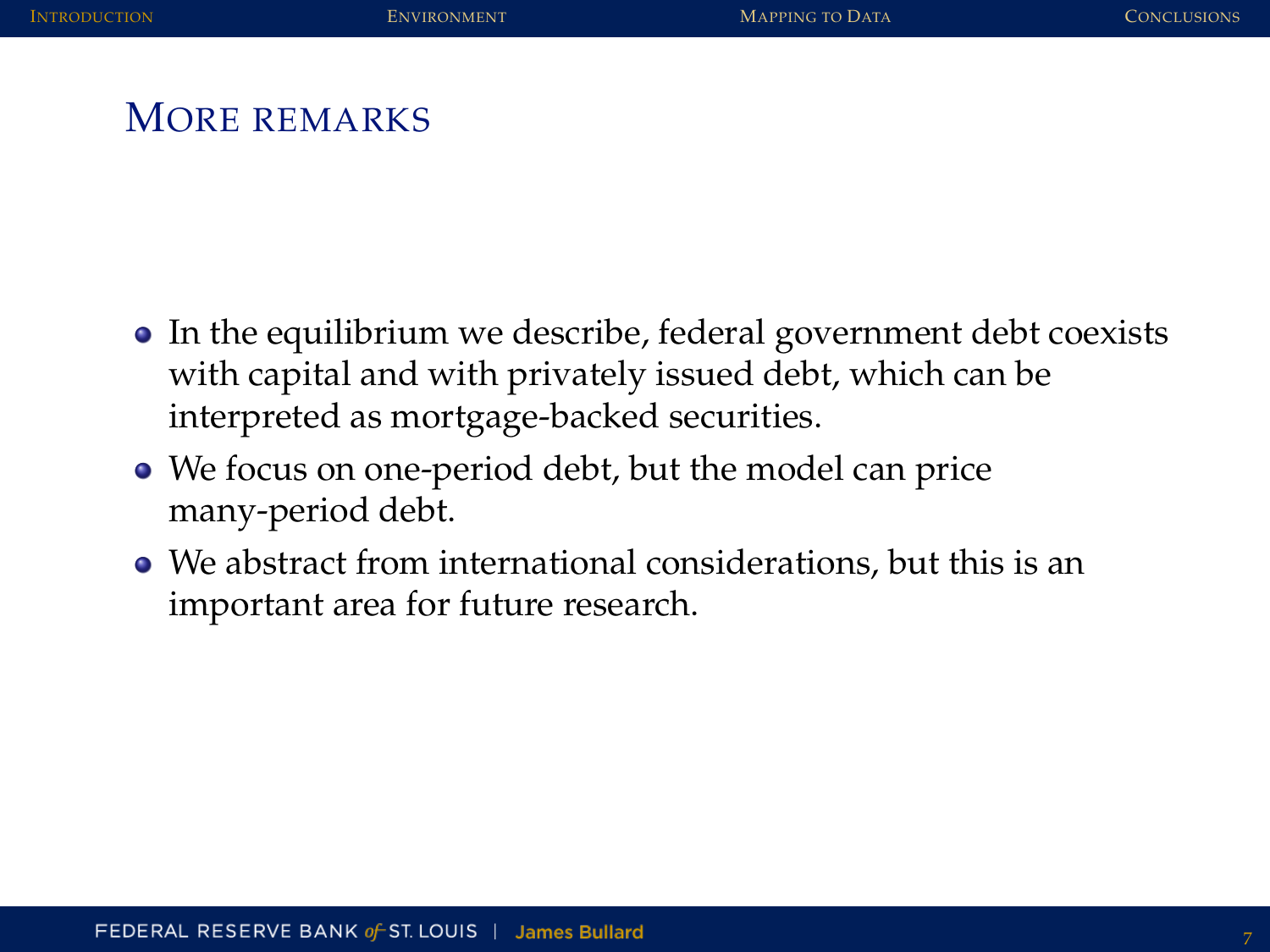#### BOTTOM LINE EXAMPLE

- The U.S. federal debt-to-GDP ratio is 122.5% (Q3 2021).
- Standard macroeconomics would consider this entirely as Barro-Ricardian debt that must be backed by future taxation. Also, levels in excess of 60% (according to the Maastricht Treaty) are excessive and suggest a future crisis.
- This paper calibrates a first tranche of 100%, which is "interest-bearing money" and not backed by future taxation.
- This would leave 22.5% as Barro-Ricardian debt (not modeled) that must be backed by future taxes—a level that would normally be considered easily sustainable.
- The paper provides wide scope for interpreting how large the two tranches may be—the case with a first tranche of 100% presented here provides one illustration that the first tranche may be quite large.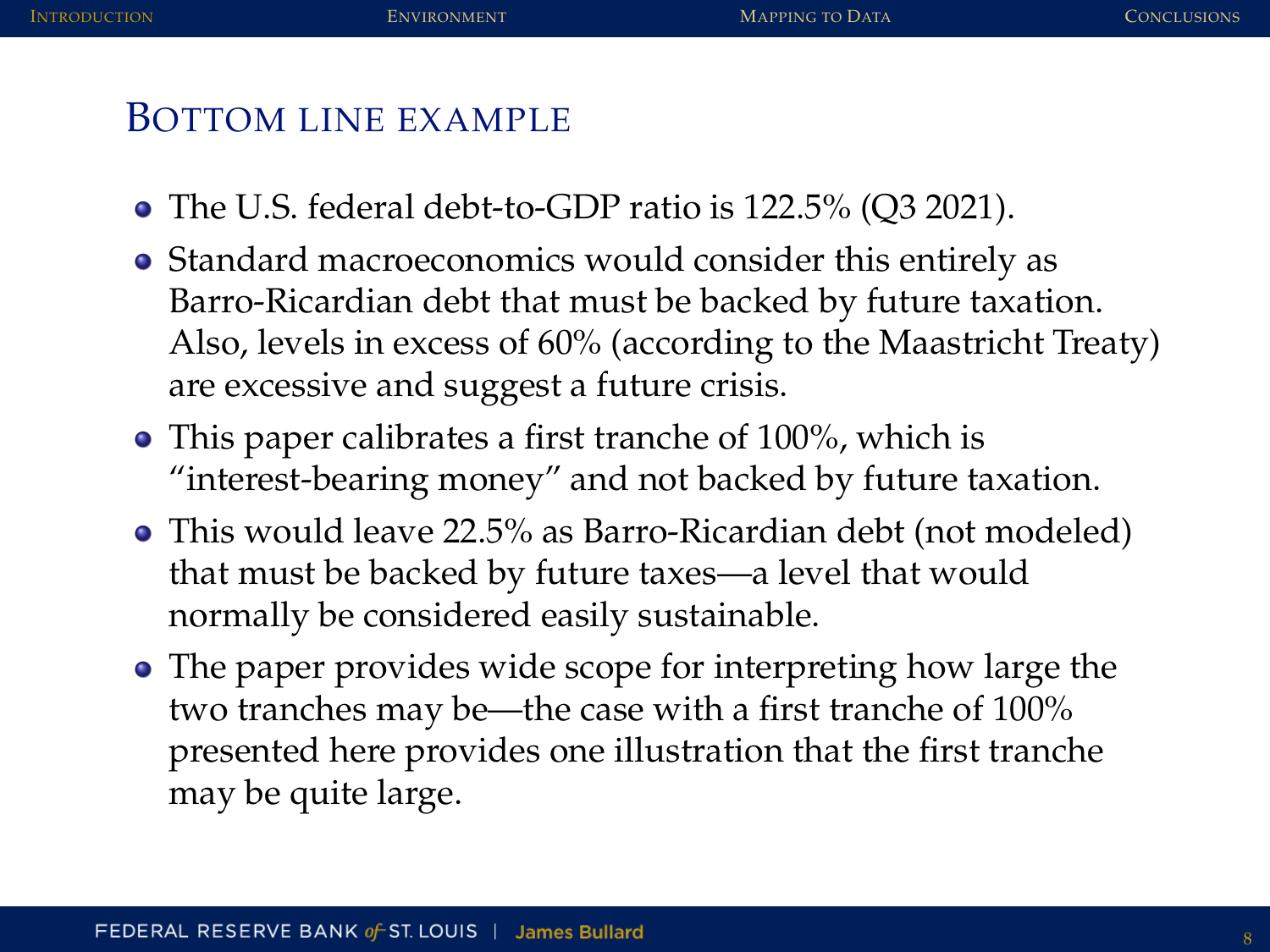# <span id="page-8-0"></span>Environment

FEDERAL RESERVE BANK of ST. LOUIS | James Bullard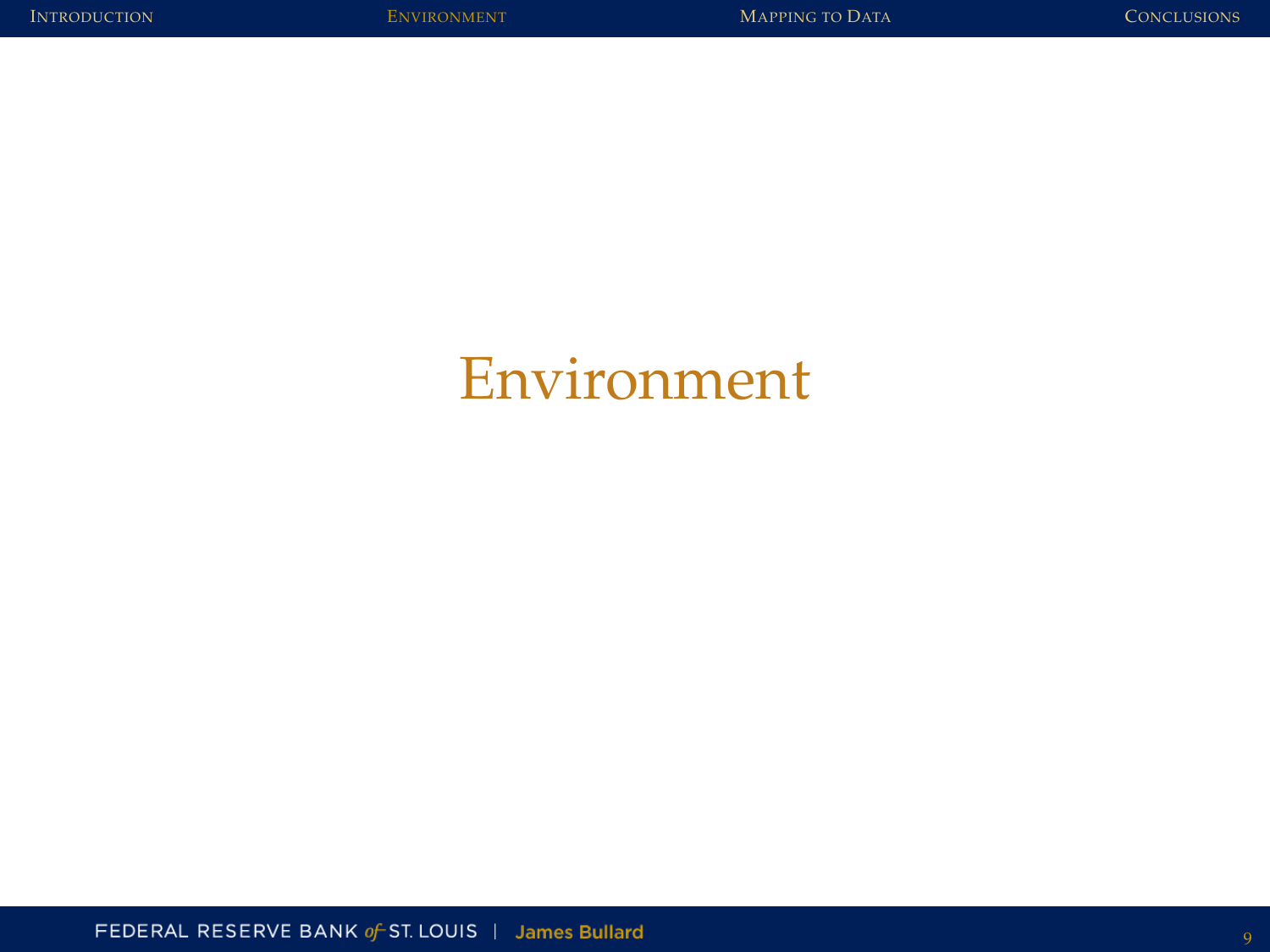## MACROECONOMY WITH HETEROGENEOUS AGENTS

- At each date *t*, a new continuum of households enters the economy, makes economic decisions over  $T + 1 = 241$  dates, then exits the economy.
- This corresponds to an agent entering the economy as a decision-maker at age 20 and exiting as a decision-maker at age 80, inclusive of end points, and making economic decisions at a quarterly frequency.
- Results are perfectly general for the choice of *T*, with higher values corresponding to decision-making at more frequent intervals.
- This class of models has a "paper-and-pencil" equilibrium solution, and so it provides a simple benchmark model for heterogeneous-agent macroeconomies with aggregate shocks.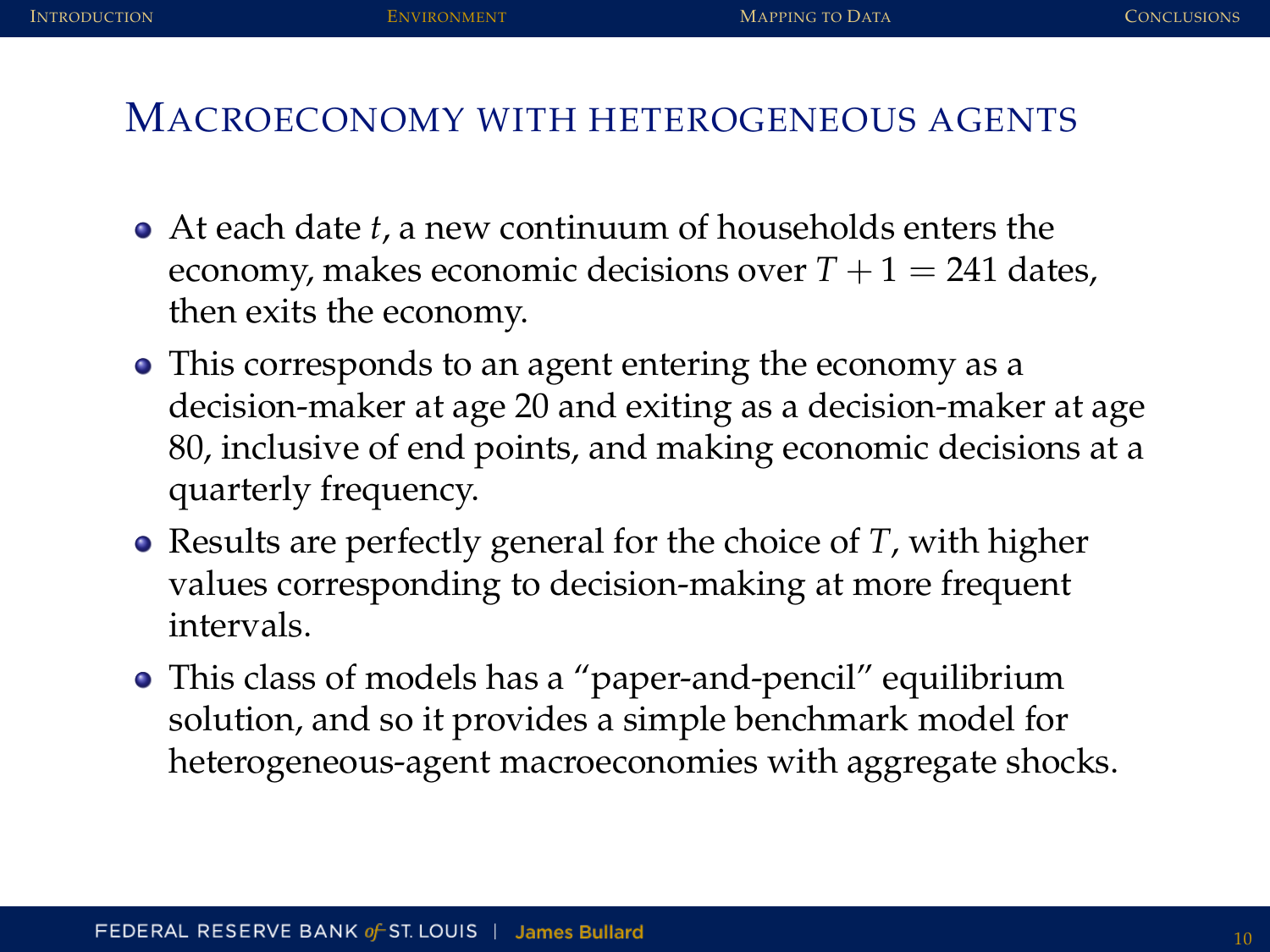#### RISK FACED BY HOUSEHOLDS

- There is both aggregate risk and idiosyncratic risk.
- All idiosyncratic risk is borne as the agent enters the economy.
- Macroeconomic policymakers provide a form of insurance against the aggregate risk.
- A welfare theorem describes the sense in which the equilibrium studied here represents a first-best allocation of resources.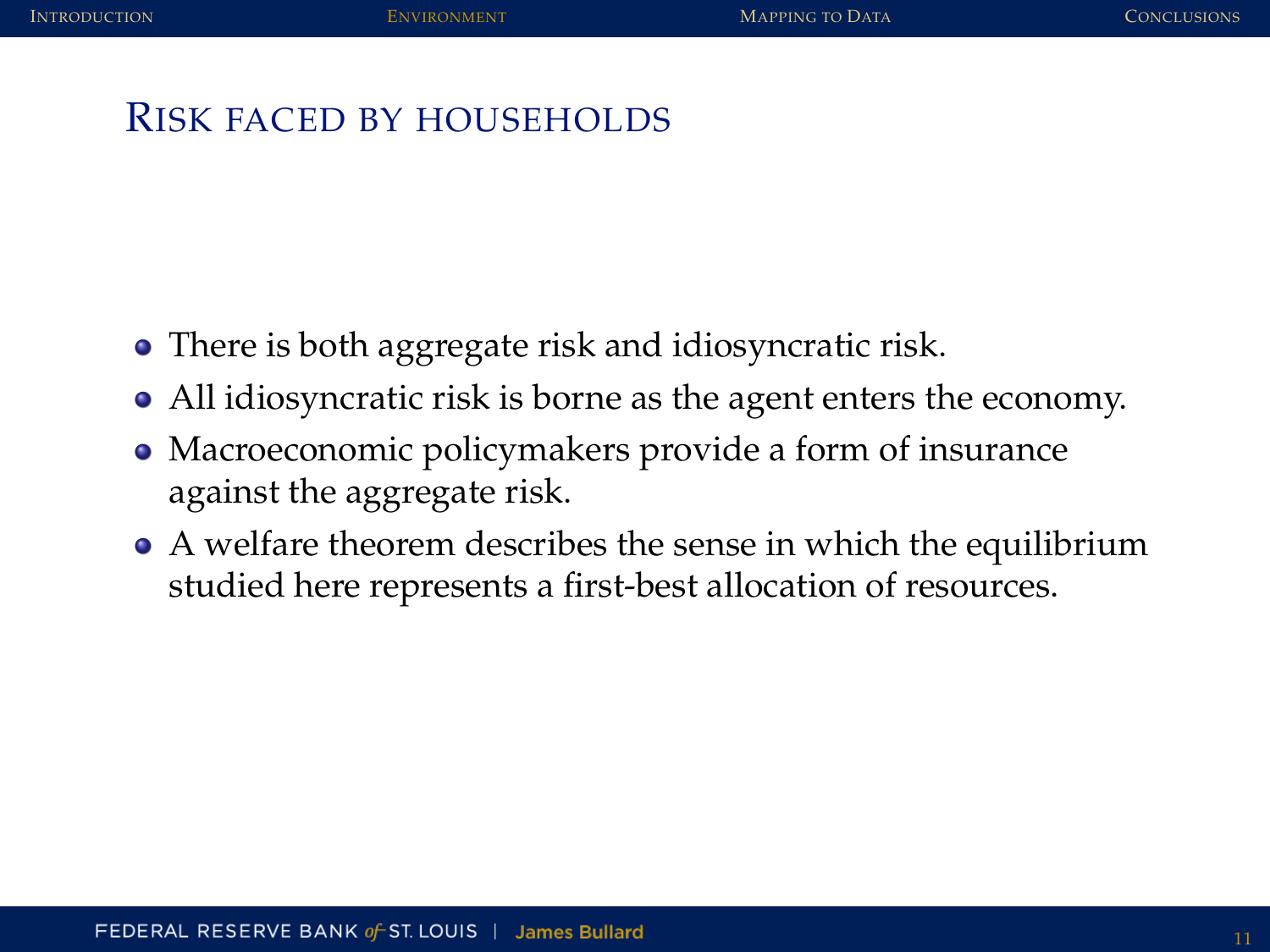#### ASSETS AND NOMINAL CONTRACTING

- There are three nominally denominated assets: privately issued debt, publicly issued debt and capital.
- We think of these as representing U.S. data counterparts: (1) mortgage-backed securities, (2) federally issued debt and (3) physical capital, respectively.
- In the U.S. data, MBS net out, but federally issued debt and physical capital are in positive net supply and we target a value of assets-to-GDP equal to  $1.00 + 3.32 = 4.32$ .
- The credit market friction is non-state contingent nominal contracting (NSCNC): All debt contracts are stated in nominal terms, with a stated nominal interest rate, and repayment is not state-contingent.
- The role of monetary policy is to adjust the price level each period in order to convert these nominal, non-state contingent contracts into real, state-contingent contracts in order to achieve the first-best allocation of resources.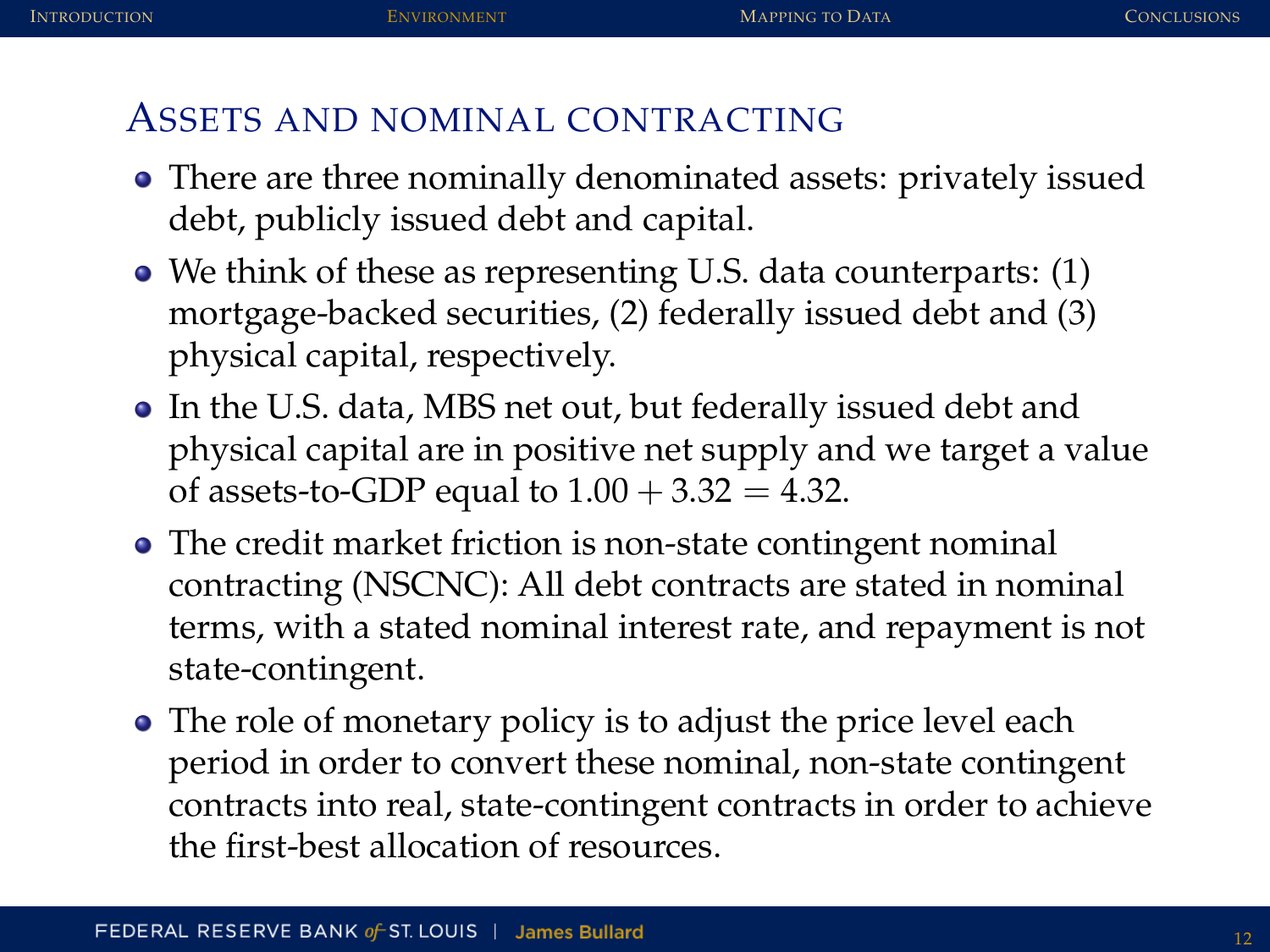# HOUSEHOLD TYPES

- There are two household types: "life cycle" and "hand-to-mouth."
- The life-cycle households are assigned a hump-shaped productivity profile at the beginning of their life cycle. Accordingly, they need to use credit markets (hold assets) to smooth life-cycle consumption.
- The hand-to-mouth households are assigned a perfectly flat productivity profile as they enter the economy. Accordingly, they never need to use credit markets and instead consume their labor income each period.
- The economy with all life-cycle households wants to hold assets worth 5.71 times the size of GDP, higher than what we see in the data.
- The economy with all HTM households would be "Spartan," and would hold no assets at all.
- We will adjust the fraction of HTM households in order to match the assets-to-GDP ratio in the U.S. data.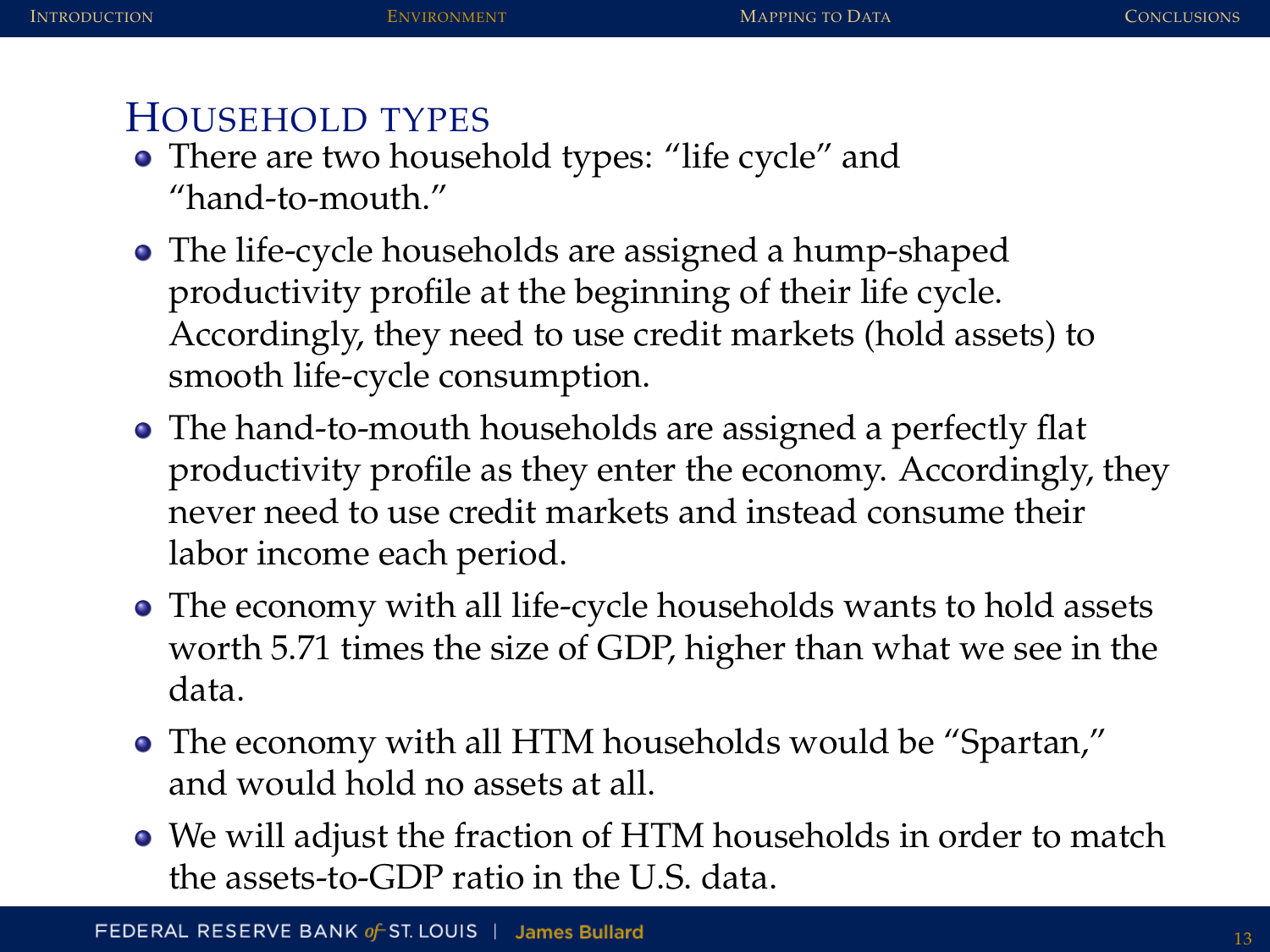#### **PREFERENCES**

• Each household  $i \in (0, 1)$  entering the economy at date *t* has preferences (both types)

$$
U_{t,i} = \sum_{s=0}^{T} [\eta \ln \tilde{c}_{t,i} (t+s) + (1-\eta) \ln \ell_{t,i} (t+s)].
$$

• We define  $\tilde{c}_{t,i}$   $(t + s) = D(t + s) c_{t,i}$   $(t + s)$ , where  $D(t + s)$  is the state of aggregate demand at date  $t + s$ . The state of demand evolves as

$$
D_t = \delta(t-1,t)D_{t-1},
$$

where  $\delta(t-1, t)$  is the gross growth rate of demand, which follows an appropriate stochastic process that keeps  $D(t) > 0$   $\forall t$ .

Following Bai, Ríos-Rull and Storesletten [\(unpublished, 2019\)](https://www.dropbox.com/s/eak71rpp5uq0yu4/BRS2019.pdf?dl=0), we allow the state of aggregate demand to influence productive activity in the economy.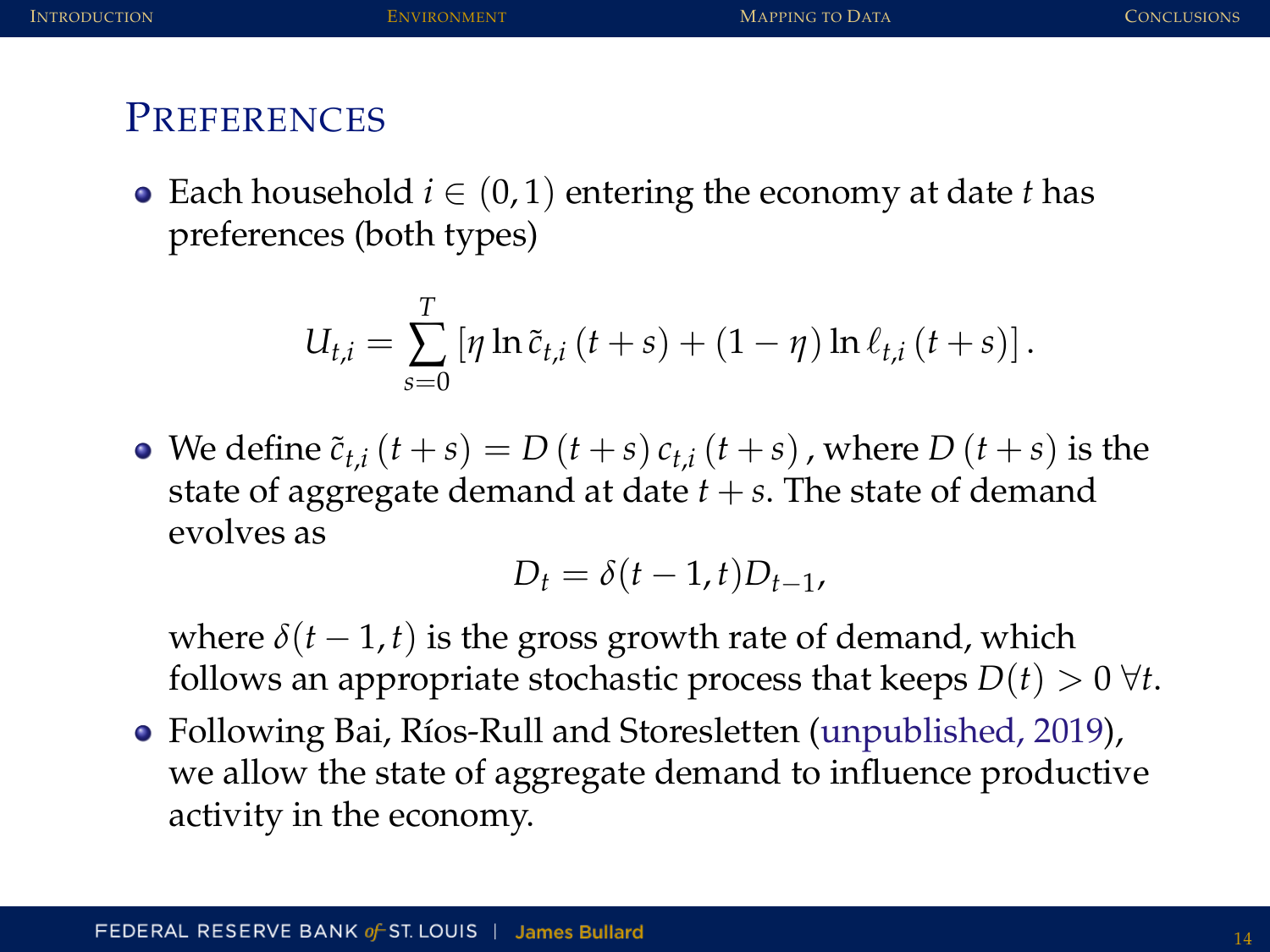# LIFE-CYCLE PRODUCTIVITY PROFILES

Life-cycle households entering the economy draw a scaling factor *x* from a lognormal distribution and receive a life-cycle productivity profile that is a scaled version of the baseline profile, *e<sup>s</sup>* :

$$
e_{s,i}=x\cdot e_s,
$$

where  $e_s = 1 + p_1 \exp \left[-\frac{p_1}{p_1 + p_2}\right]$  $\left(\frac{s-p_2}{p_3}\right)$  $\setminus$ <sup>4</sup>] , and where  $p_1$ ,  $p_2$  and  $p_3$  are

chosen to match calibration targets given below.

- Huggett, Ventura and Yaron (*AER*[, 2011\)](https://pubs.aeaweb.org/doi/pdfplus/10.1257/aer.101.7.2923) argue that differences in initial conditions are more important than differences in shocks.
- We also include a measure of hand-to-mouth agents in each cohort. They have a perfectly flat endowment profile, scaled up or down by a similar scaling factor.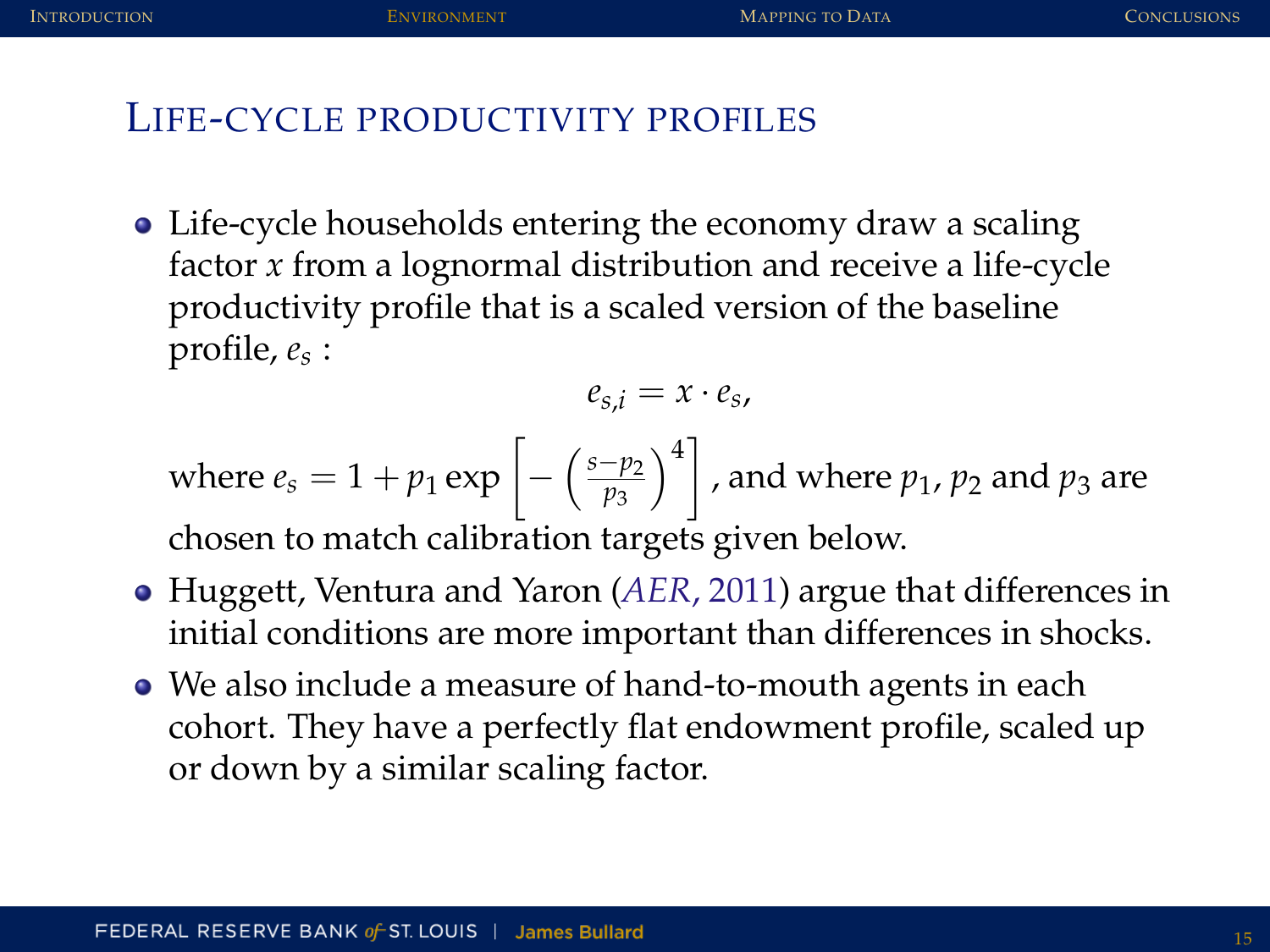# **TECHNOLOGY**

Aggregate real output *Y* (*t*) is given by

$$
Y(t) = [D(t) Q(t) N(t)]^{1-\alpha} K(t)^{\alpha} [L(t)]^{1-\alpha}, \qquad (1)
$$

where *K* (*t*) is the real value of the physical capital stock, *L* (*t*) is the aggregate effective human capital supply (hours  $\times$ productivity of various households),  $Q(t)$  is a productivity index, *N* (*t*) indexes the size of the labor force, and *D* (*t*) is the state of aggregate demand.

- *Q*, *N* and *D* grow at stochastic gross rates *λ*, *ν* and *δ* respectively.
- These assumptions mean that real output grows at the stochastic rate *λνδ* each period.
- The aggregate demand assumption is a simple version of Bai, Ríos-Rull and Storesletten [\(unpublished, 2019\)](https://www.dropbox.com/s/eak71rpp5uq0yu4/BRS2019.pdf?dl=0).
- The labor force growth assumption affects all cohorts proportionately and can be interpreted as "immigration."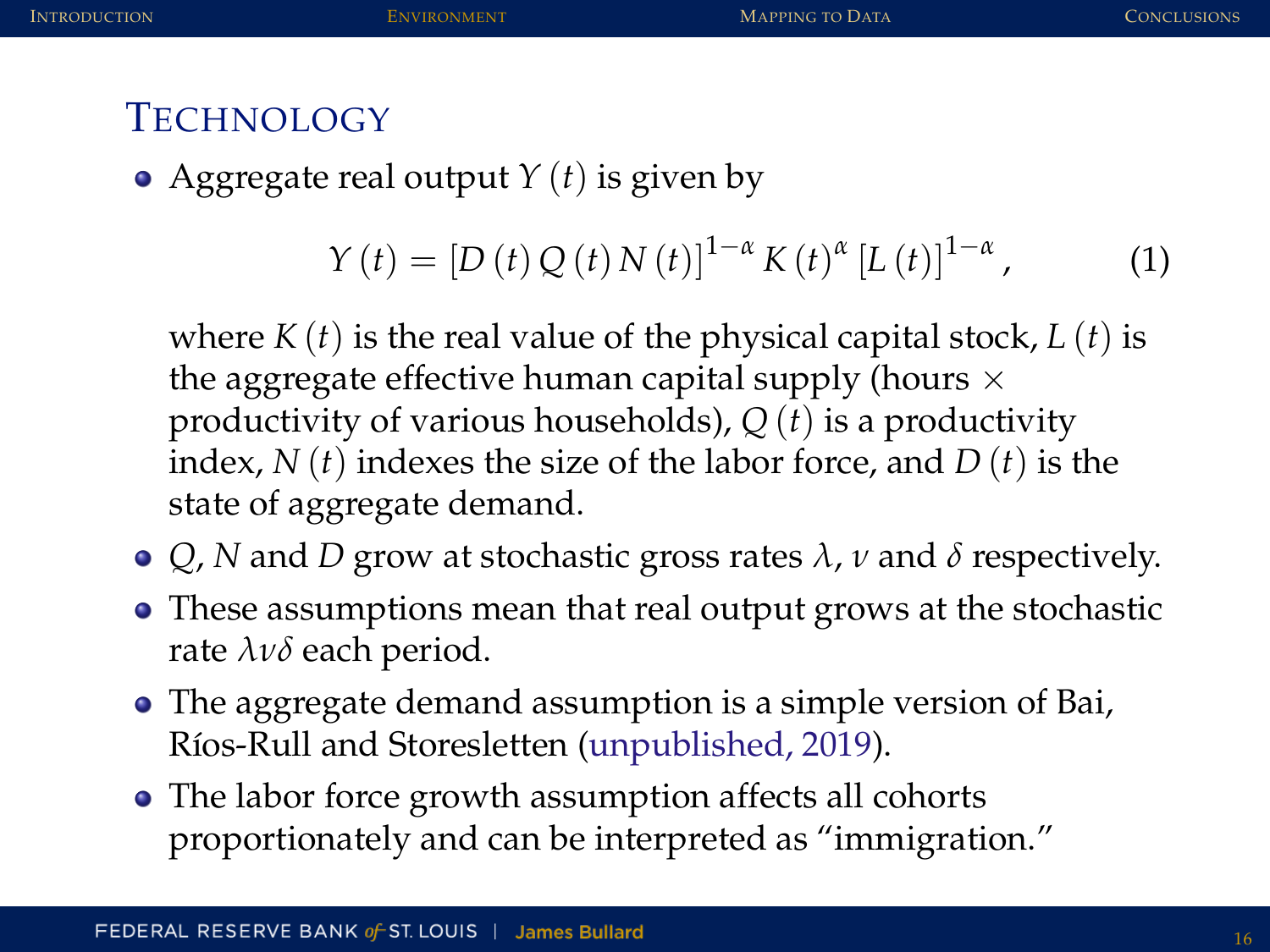# NOMINAL CONTRACTING AND TIMING PROTOCOL

Under the assumptions outlined, the contract nominal interest rate is given by

$$
R^{n}(t, t+1)^{-1} = E_{t}\left[\frac{\tilde{c}_{t,i}(t)}{\tilde{c}_{t,i}(t+1)} \frac{P(t)}{P(t+1)}\right].
$$
 (2)

- The timing protocol is: (1) Nature assigns new entrant productivity profiles and also draws aggregate shocks; (2) The fiscal authority issues nominal debt; (3) The monetary authority sets the price level; (4) Households choose date *t* consumption, hours worked and net asset holding.
- Households will be able to make date *t* decisions without reference to future uncertainty, as the monetary policymaker is providing a type of perfect insurance.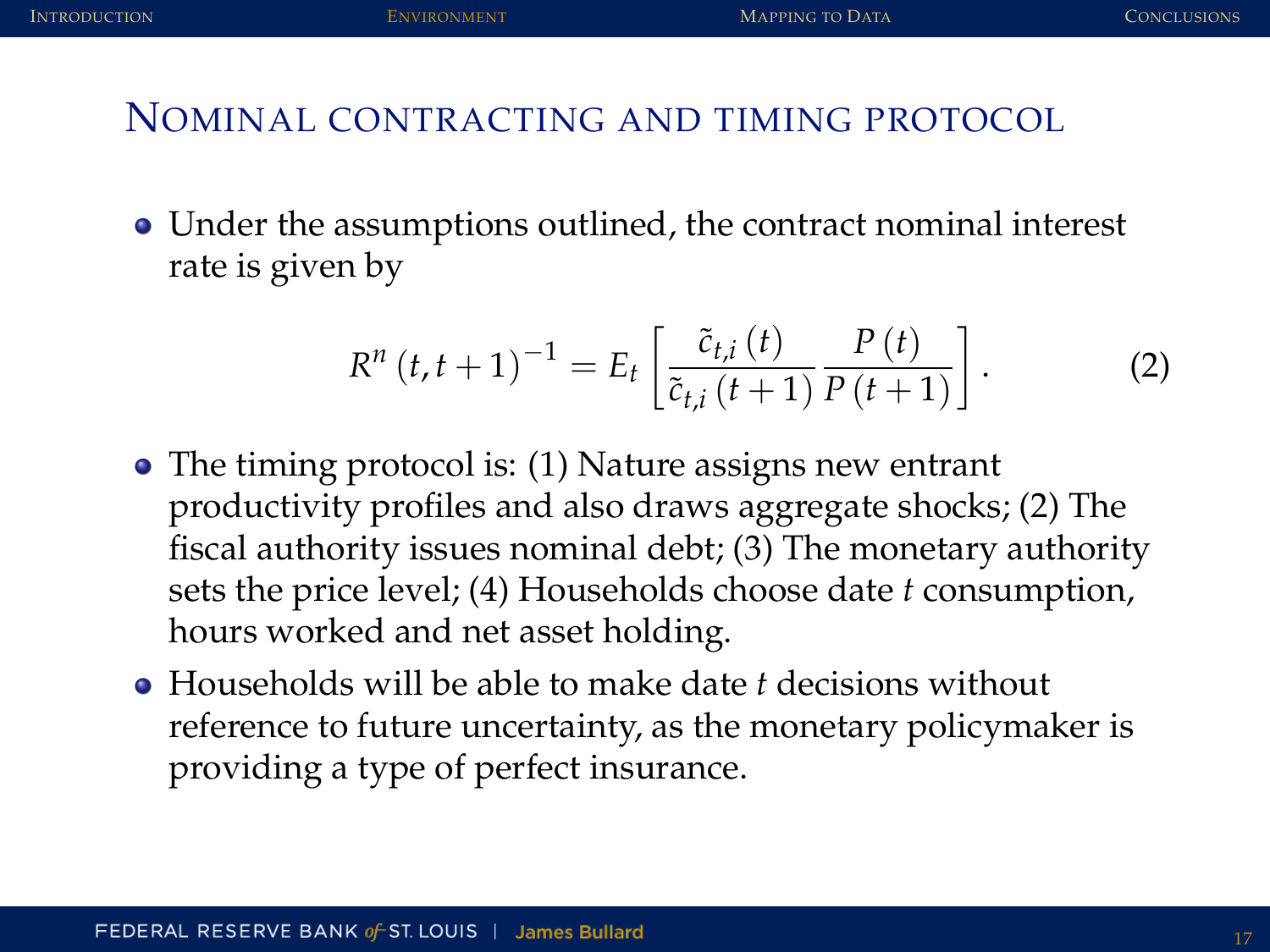# THE FISCAL AUTHORITY

The fully credible nominal debt issuance process is given by

<span id="page-17-0"></span>
$$
B(t) = R^{n} (t - 1, t) B(t - 1),
$$
 (3)

where *B* (*t*) is the nominal level of debt and *B* (0)  $>$  0.

- The fiscal authority is issuing enough new debt to pay off existing investors with interest.
- There are no taxes or government expenditures of any kind, so there is no reference to future primary surpluses.
- The spirit of the model is that debt above and beyond that indicated by ([3](#page-17-0)) would be Barro-Ricardian debt (not modeled), backed by a future stream of taxes.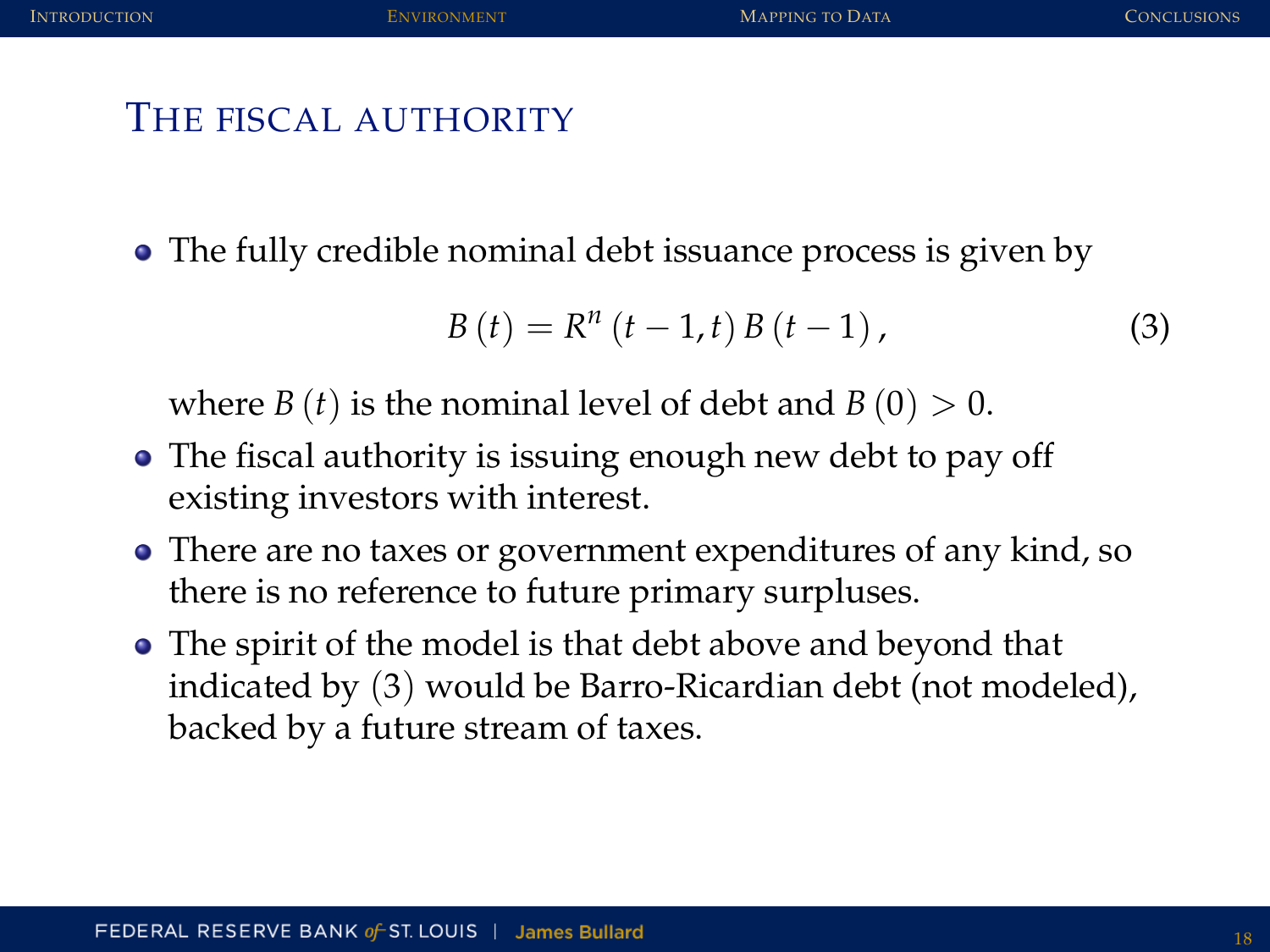# THE FISCAL AUTHORITY WITH BARRO-RICARDIAN DEBT

- We do not have the Barro-Ricardian-type debt in this version of the paper, but it could be added easily.
- First*, B<sup>BR</sup> (t) would be issued each period at gross rate*  $R^n(t-1,t);$
- Second, the proceeds from the debt sale would be used to provide a public service that does not enter household utility;
- Third, non-distortionary linear labor income taxes (a feature of this model) would be levied each period to pay off previous period debt—thus the Barro-Ricardian debt would be "backed by future taxes."
- Fourth, re-calibrate the model as appropriate, for instance, to set  $B^{BR}$  /  $Y = 0.22$ .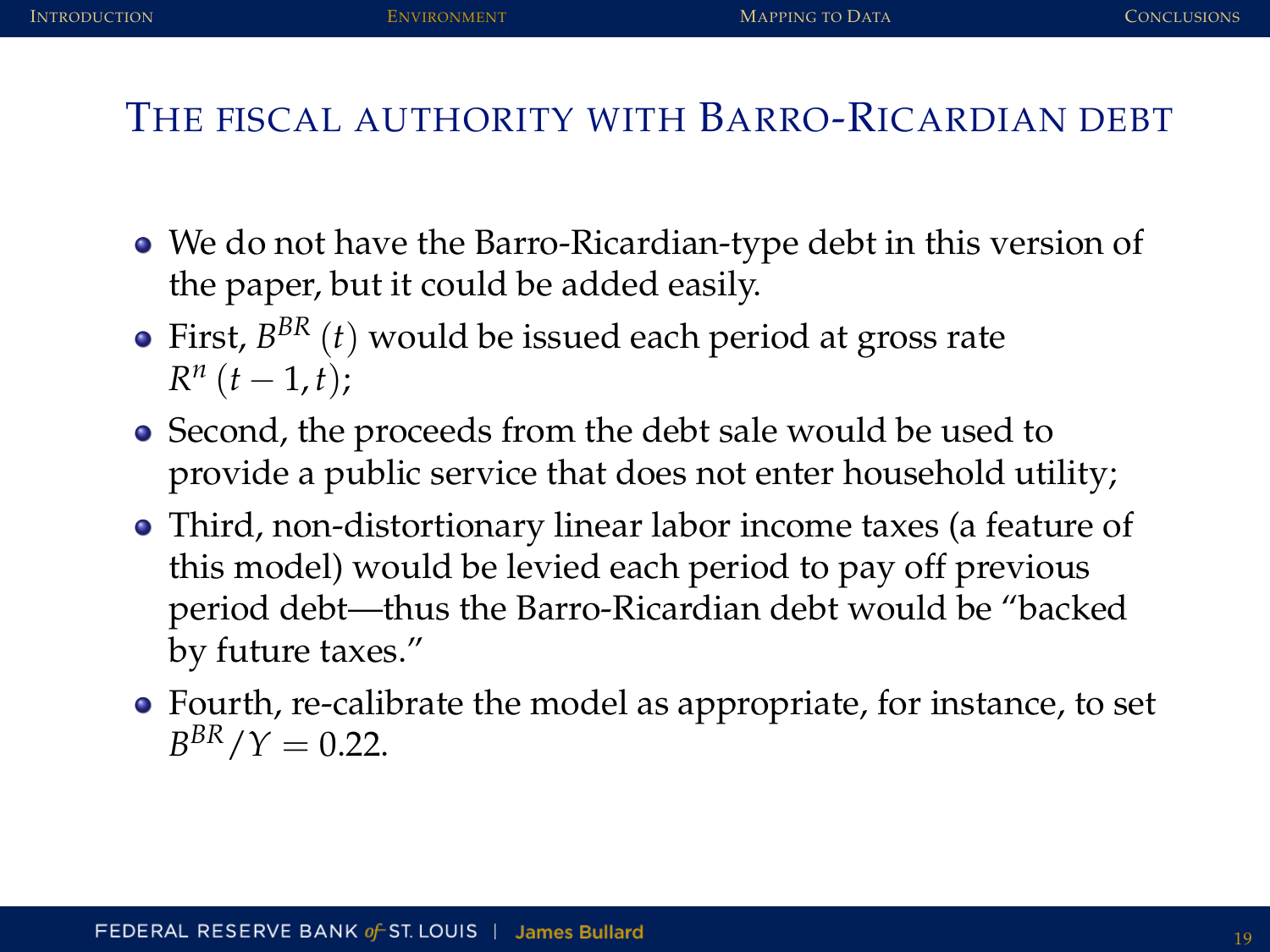### THE MONETARY AUTHORITY

The monetary authority controls the price level directly and implements a price level path criterion

$$
P(t) = \frac{R^n (t - 1, t)}{\delta (t - 1, t) \lambda (t - 1, t) \nu (t - 1, t)} P(t - 1).
$$
 (4)

- This criterion implements countercyclical price level movements relative to the expectation embodied in the contract rate *R n* (*t* 1, *t*). See Koenig (*IJCB*[, 2013\)](http://www.ijcb.org/journal/ijcb13q2a3.pdf) and Sheedy (*BPEA*[, 2014\)](http://www.jstor.org/stable/23936278).
- See our paper (p. 14) for a discussion of how this criterion relates to a similar New Keynesian criterion developed by Giannoni and Woodford ( [2004, pp. 101-2](https://www.nber.org/system/files/chapters/c9557/c9557.pdf) ).
- This monetary policy achieves the "Wicksellian natural real rate of interest" for this economy.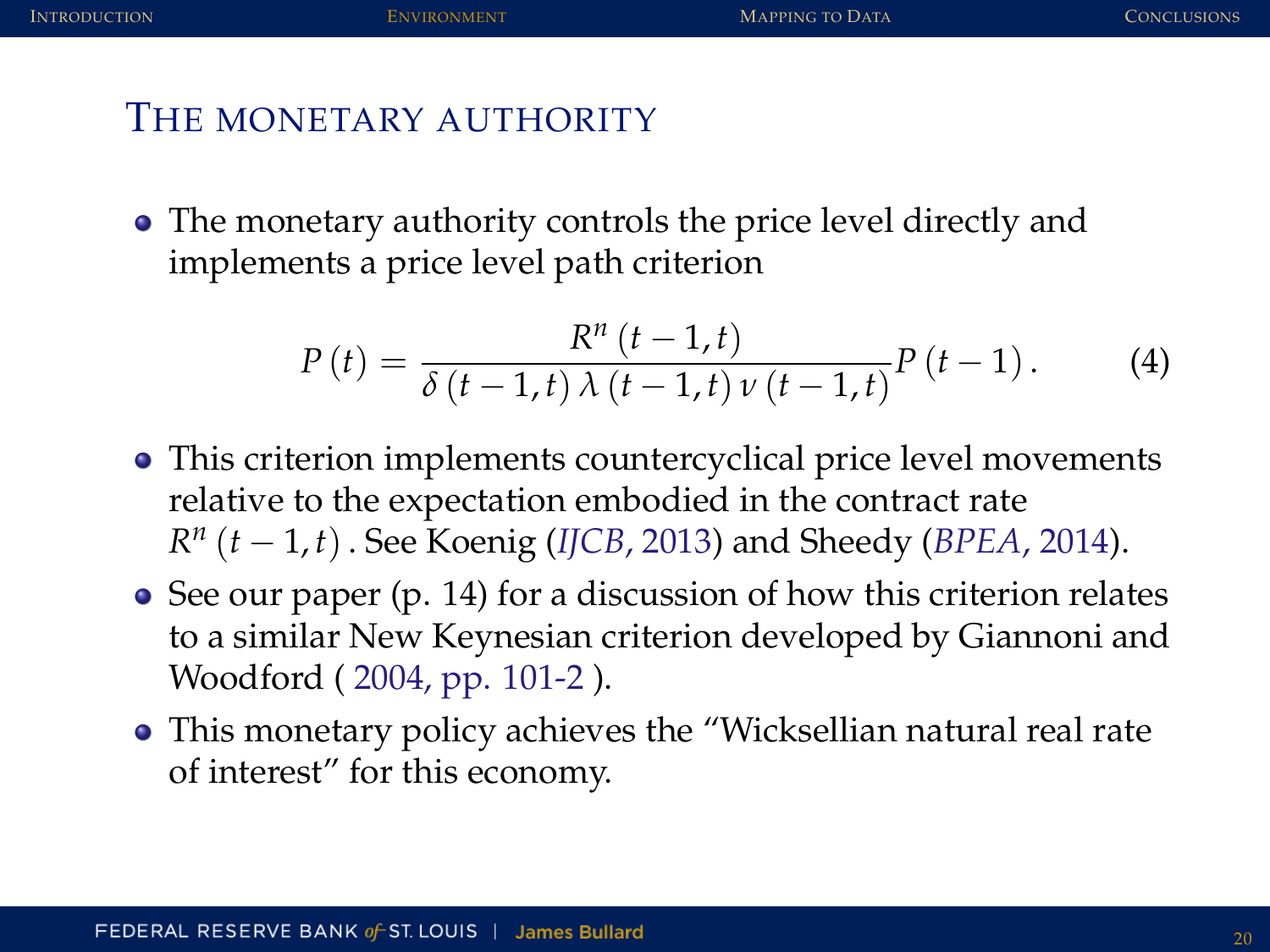#### COMPETITIVE EQUILIBRIUM AND SOCIAL WELFARE

- Solution: Guess and verify that there is a competitive equilibrium in which the real rate of interest is always equal to the stochastic rate of real output growth.
- A social planner would conclude that the allocation of resources is a social optimum provided (*i*) the planner places equal weight on all households for all time, (*ii*) the planner discounts backward and forward in time at the stochastic real rate of interest, (*iii*) the planner cannot alter the distribution of productivity profiles within the cohort, which are decided by nature at the beginning of the life cycle.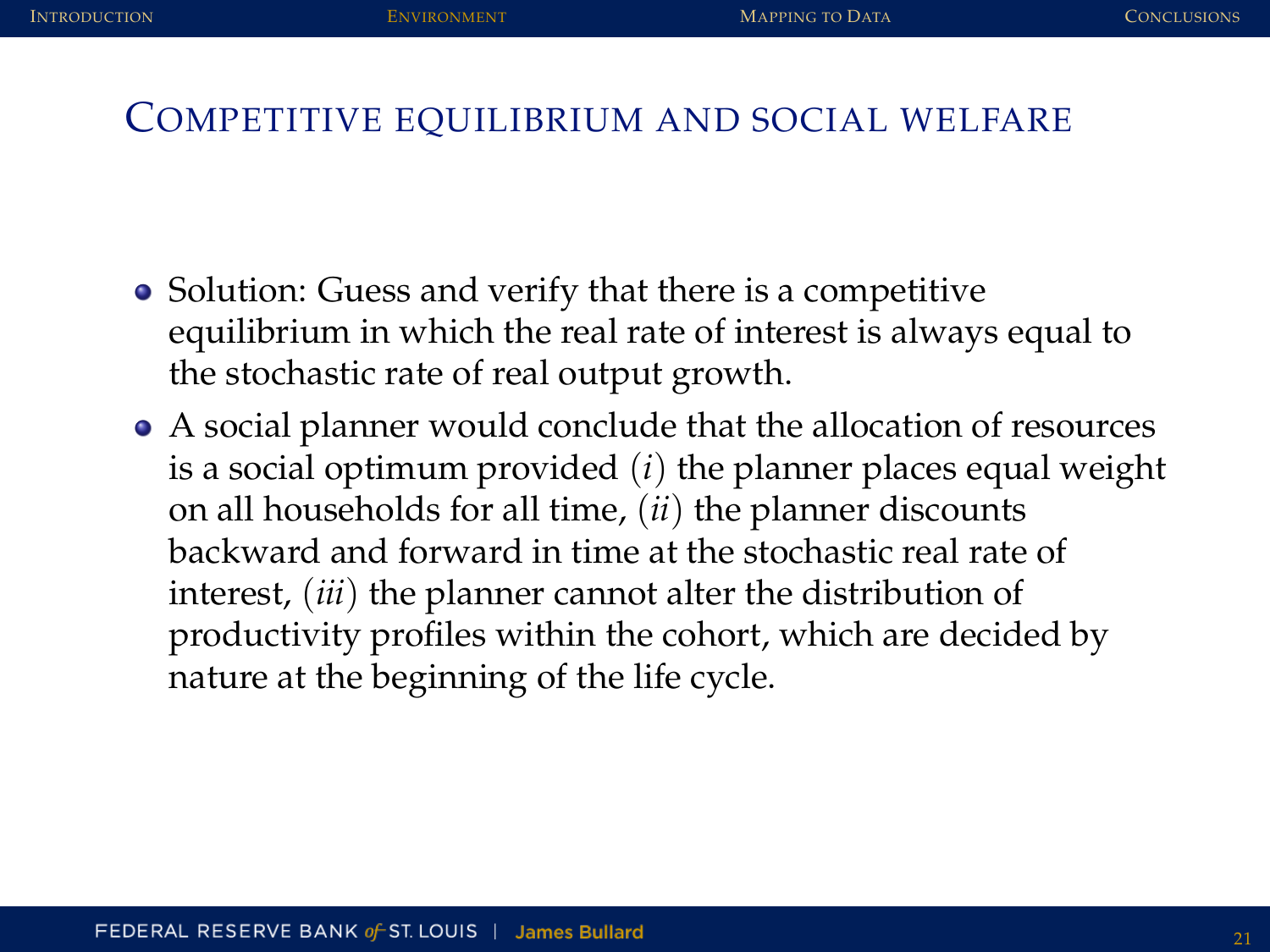# <span id="page-21-0"></span>Mapping to Data

FEDERAL RESERVE BANK of ST. LOUIS | James Bullard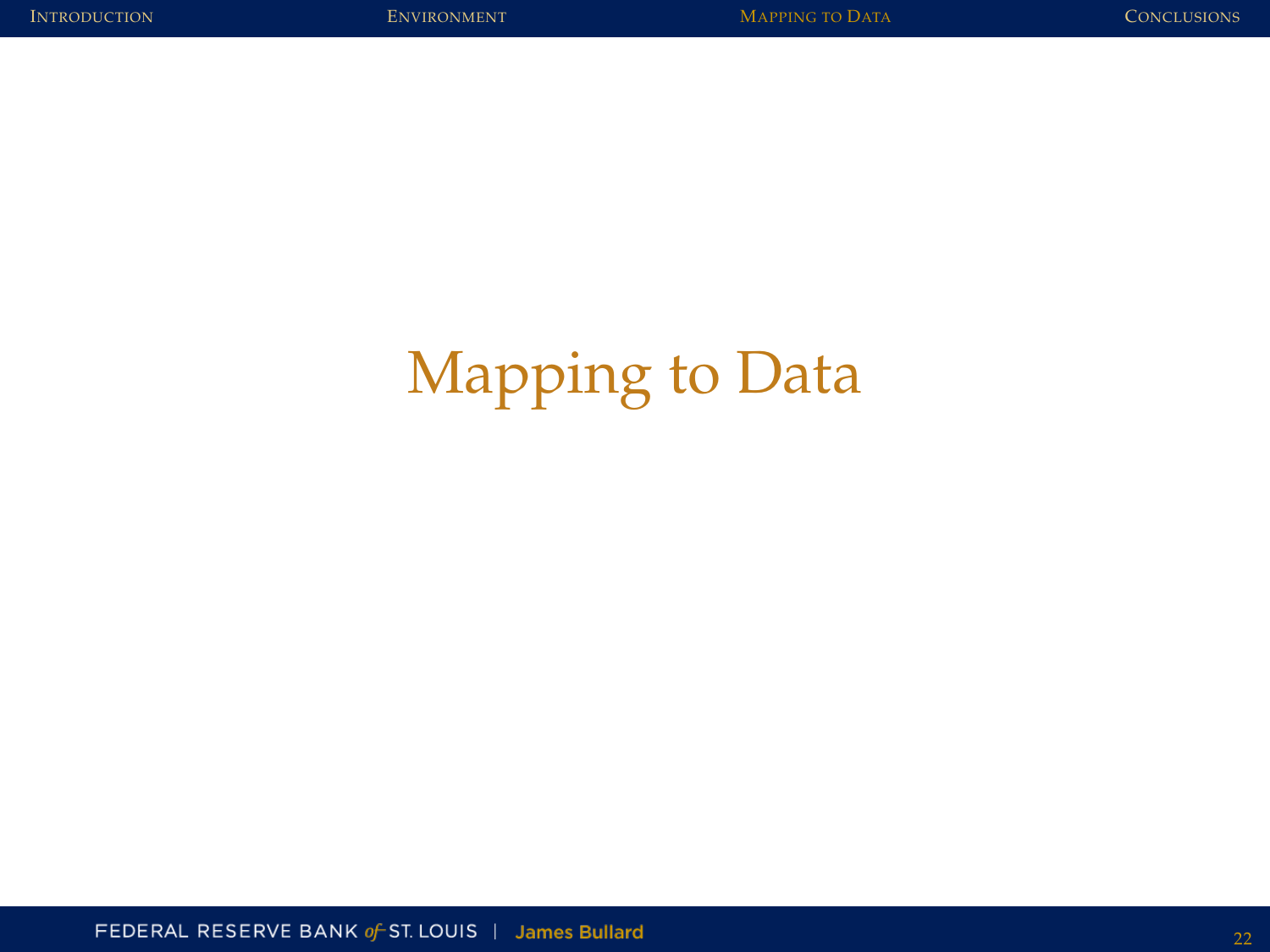## MAPPING TO THE DATA

- Adjust cohort size based on data from the U.S. Census Bureau.
- Set the baseline hump-shaped life-cycle productivity profile such that households endogenously choose to work the hours worked by age in the U.S. data.
- Choose *η* to match average time devoted to market work across the economy.
- Set the fraction *h* of HTM households (who do not hold assets) such that the aggregate level of assets to output, *A*/*Y*, matches the U.S. data (4.32), with net assets defined as capital  $(K/Y = 3.32)$  plus government-issued debt  $(B/Y = 1.00)$ .
- We choose the within-cohort standard deviations of productivity for life-cycle and hand-to-mouth households, *σlc* and *σhtm*, respectively, to approach the pre-taxes-and-transfers Gini coefficients for income and financial wealth in the U.S. data.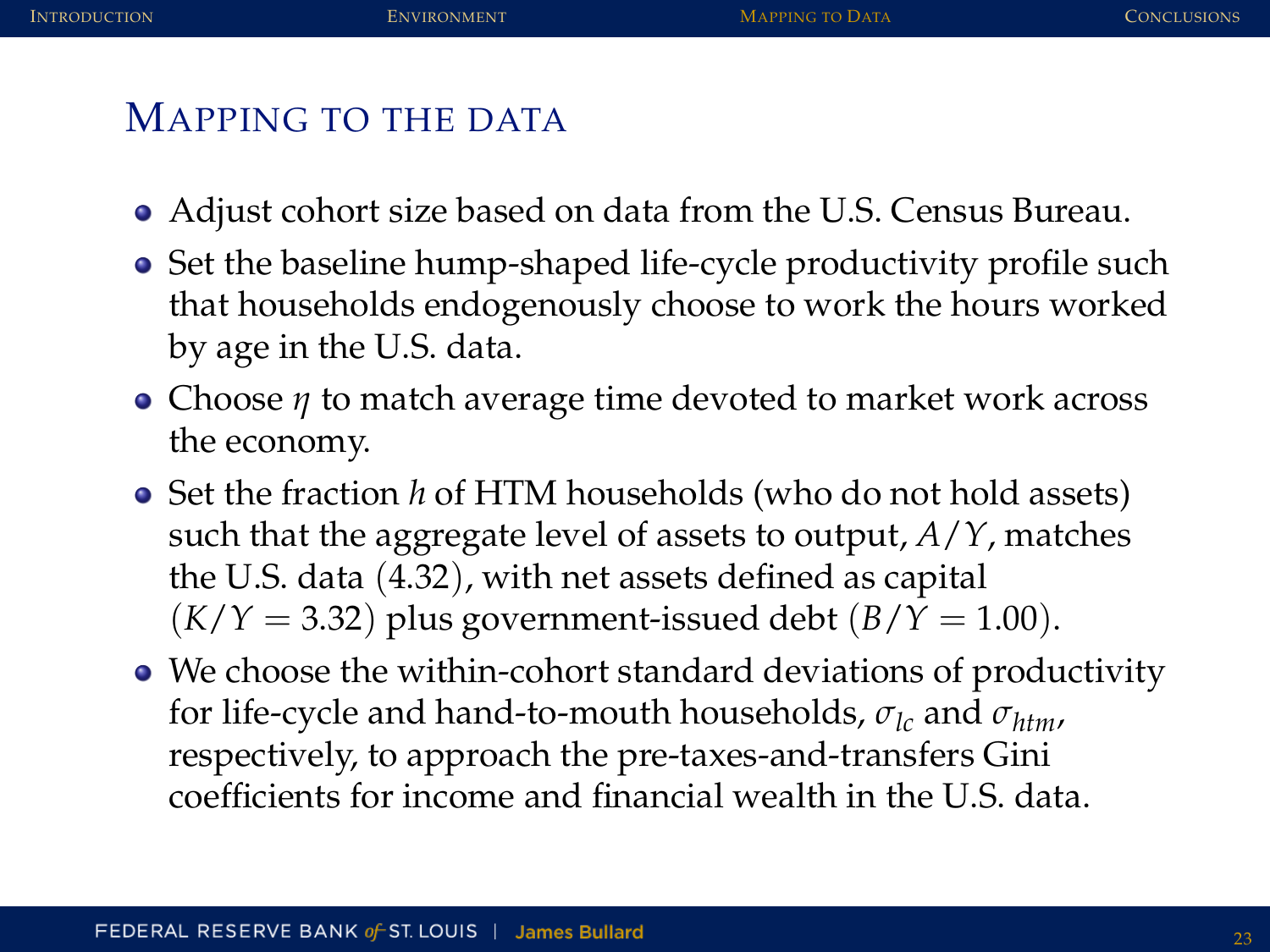# BASELINE LIFE-CYCLE PRODUCTIVITY



FIGURE: Baseline endowment profile of life-cycle agents.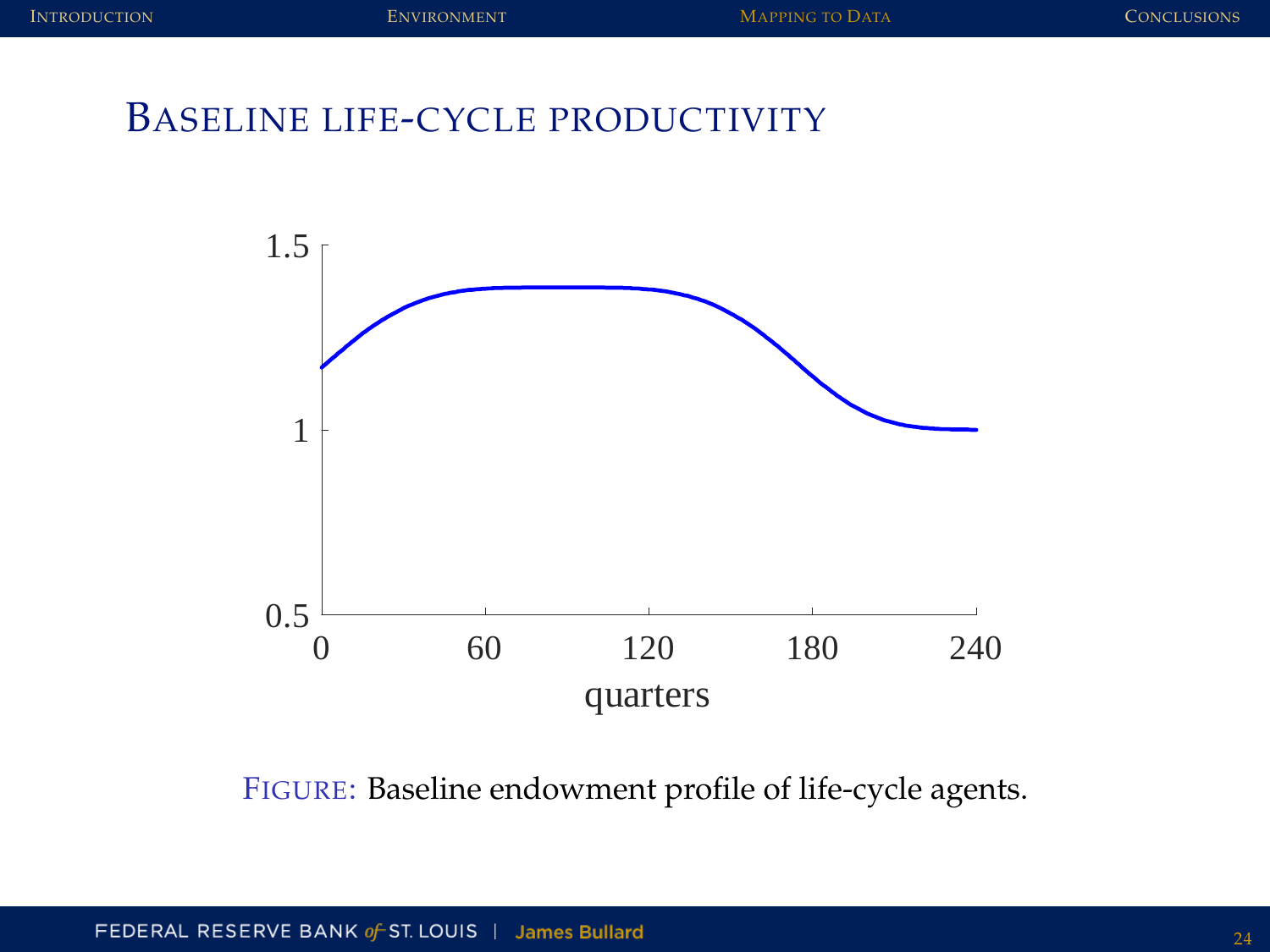## THE MASS OF LIFE-CYCLE PRODUCTIVITY



FIGURE: The mass of endowment profiles: life-cycle agents (blue) and hand-to-mouth agents for  $h = 0.5$  (red). The dashed lines denote the 25<sup>th</sup> and the 75<sup>th</sup> percentile of the endowment distributions.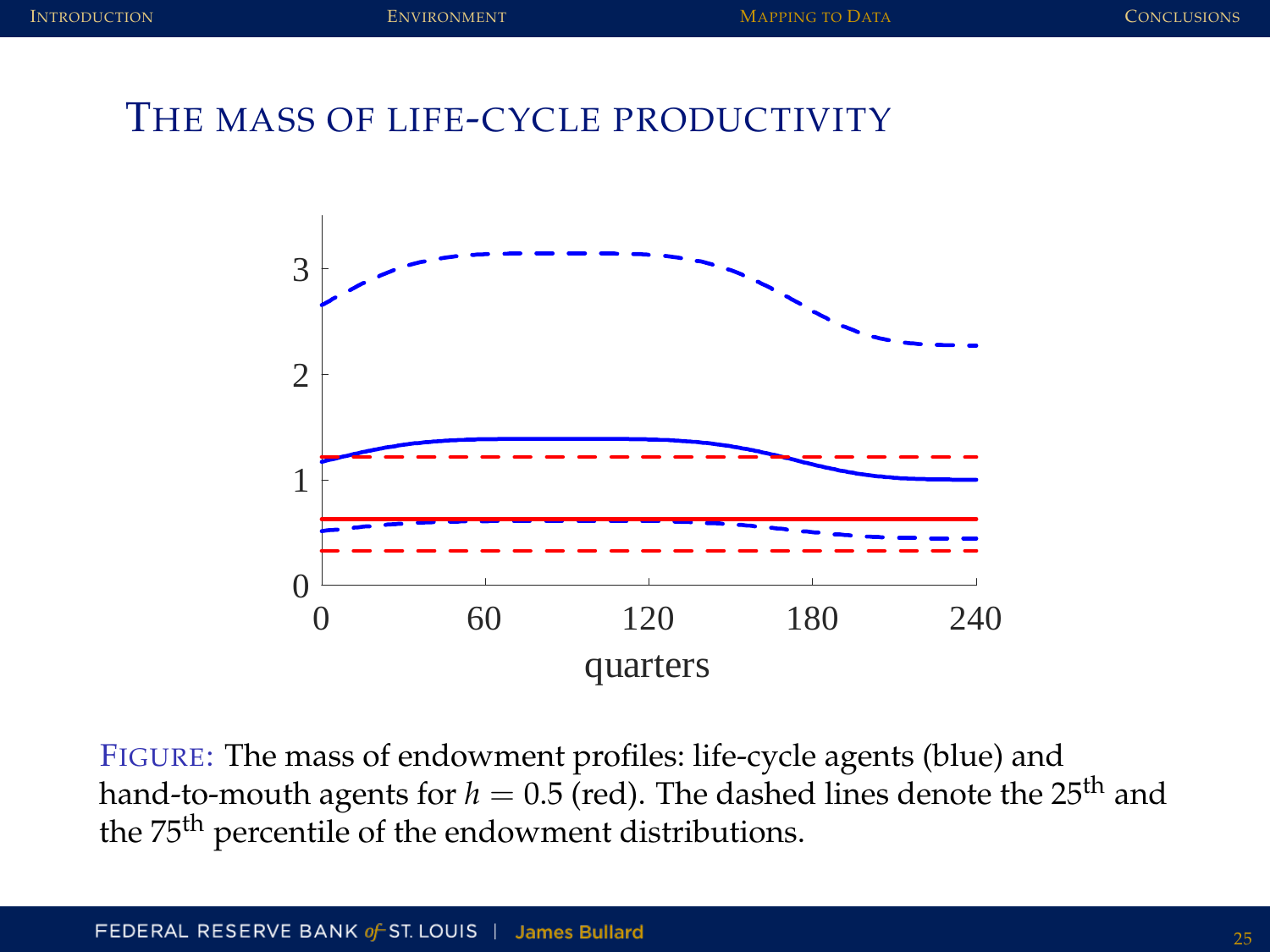#### HOURS WORKED BY AGE



FIGURE: Hours worked by age: U.S. data (blue) and calibrated model (red).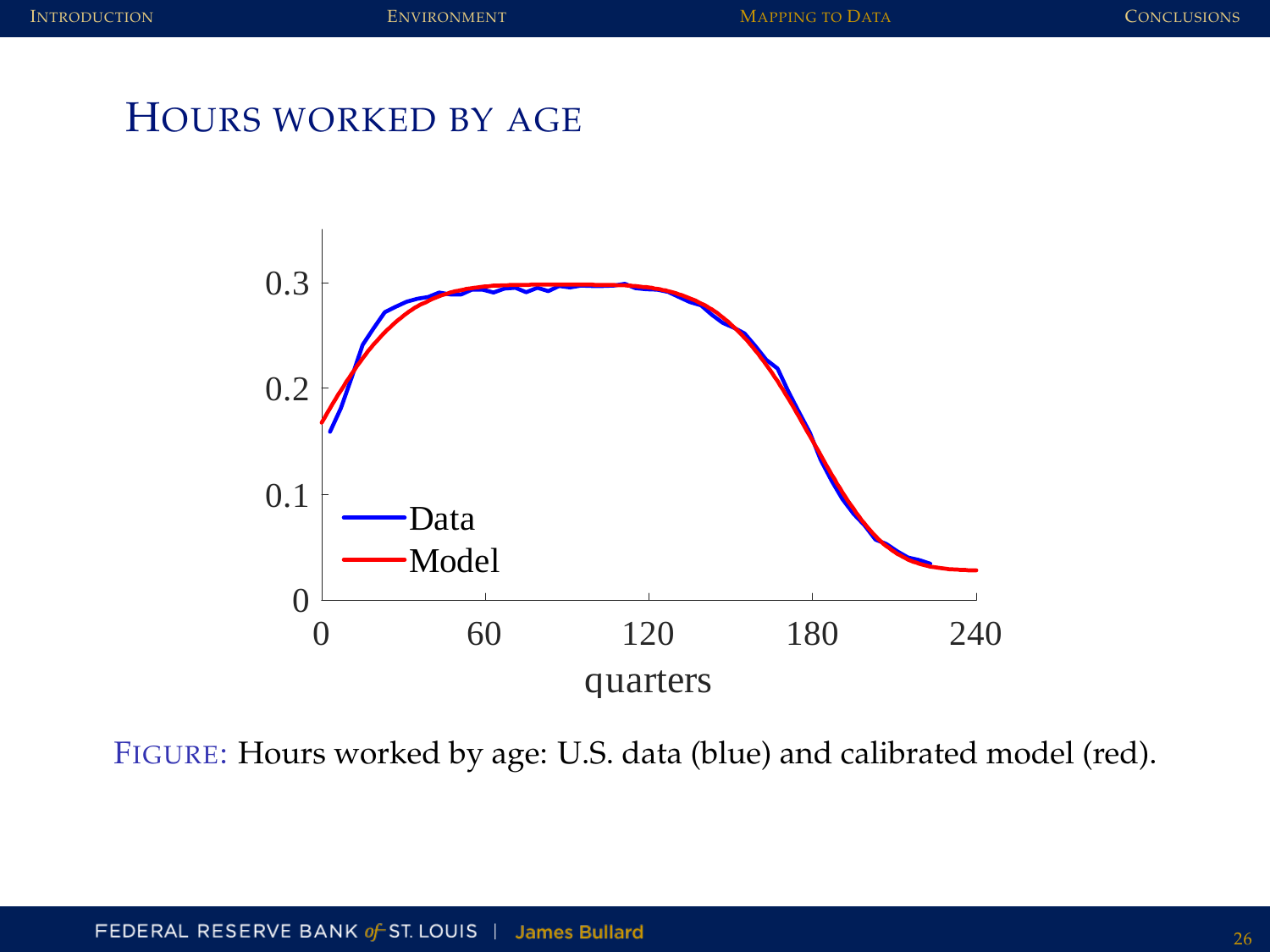POPULATION WEIGHTS



FIGURE: Population weights: U.S. data (blue) and 4<sup>th</sup> degree polynomial smoothed (red).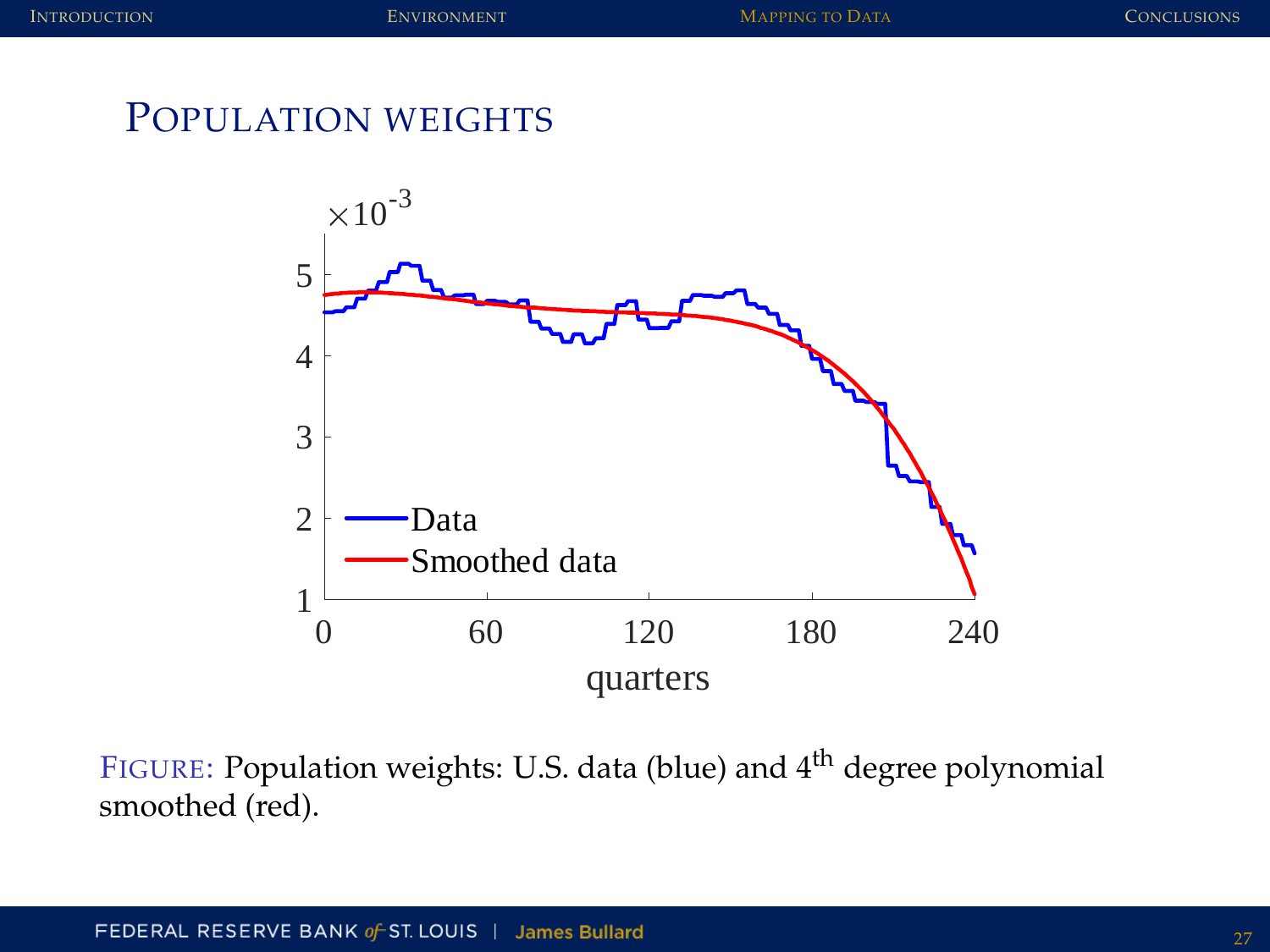# ASSETS AND GINI COEFFICIENTS

|                |          | Model    |          | U.S. data         |
|----------------|----------|----------|----------|-------------------|
| h.             | 0.25     | 0.50     | 0.75     |                   |
| $\sigma_{lc}$  | 1.19     | 1.22     | 1.23     |                   |
| $\sigma_{htm}$ | 1.37     | 0.98     | 0.58     |                   |
| A/(4Y)         | 4.32     | 4.32     | 4.32     | 4.32              |
| Gw             | 0.75     | 0.75     | 0.75     | 0.78              |
| $G_Y$          | 0.66     | 0.65     | 0.65     | 0.63              |
| $G_C$          | $0.62^+$ | $0.61^+$ | $0.61^+$ | $0.32^{\ddagger}$ |

TABLE: Assets-to-output ratios and Gini coefficients: model vs. U.S. data.

† Pre-taxes-and-transfers consumption Gini. ‡ Post-taxes-and-transfers consumption Gini.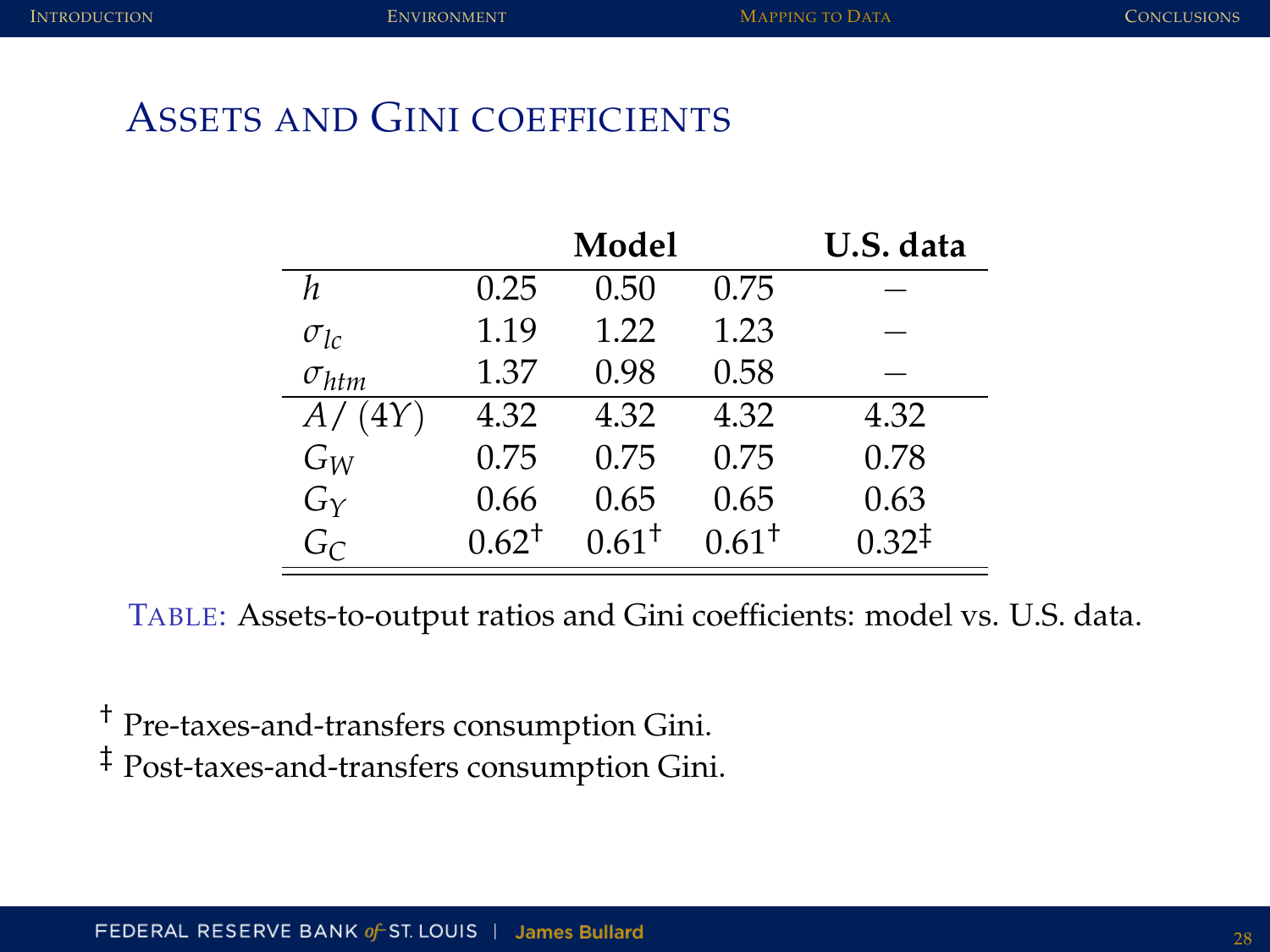# THE CONSUMPTION GINI

- The *pre*-taxes-and-transfers consumption Gini in the model equilibrium is  $G_c \in \{0.62, 0.61, 0.61\}$  for the corresponding economies.
- In the U.S. data, the *post*-taxes-and-transfers consumption Gini is 0.32, about half as large.
- The model is saying that the net effect of taxes and transfers in the U.S. data is enough to reduce consumption inequality by half.
- Using German data, Haan, Kemptner, and Prowse [\(working](https://docs.iza.org/dp11275.pdf) [paper, 2018\)](https://docs.iza.org/dp11275.pdf) use a life-cycle model to estimate that the tax-and-transfer system is sufficient to offset 54% of the inequality in lifetime earnings.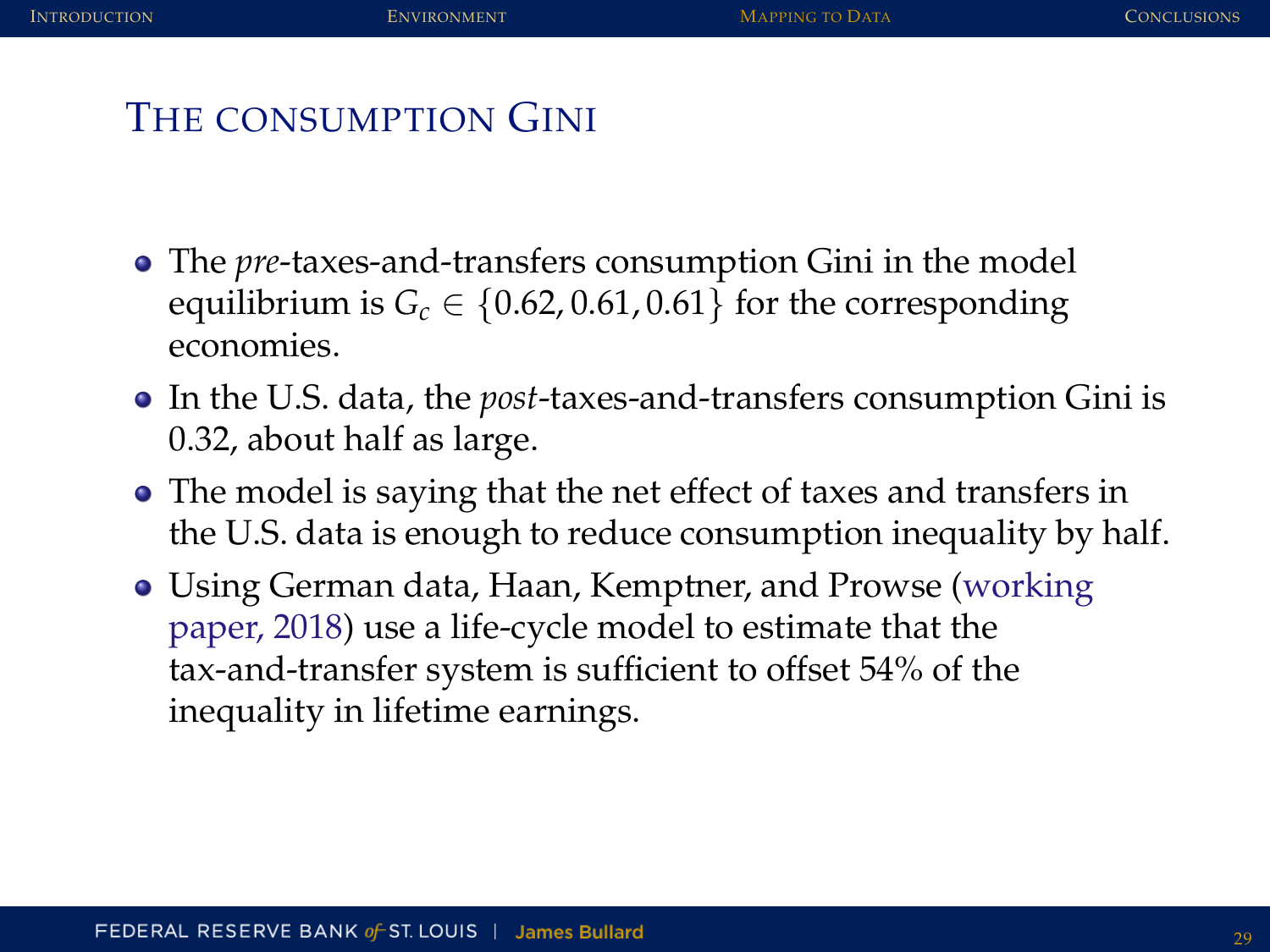#### NOMINAL RETURNS

- The model claims equalized nominal returns for three assets under optimal monetary policy: capital, MBS and Treasuries.
- These assets are not further differentiated inside the model.
- To compare to the data, we need an asset representing a return to capital in a format with risk characteristics similar to MBS and Treasuries.
- One candidate is a corporate bond index.
- The model equilibrium states that the nominal return on such an index should be equal to nominal consumption growth in periods of relative stability with optimal monetary policy.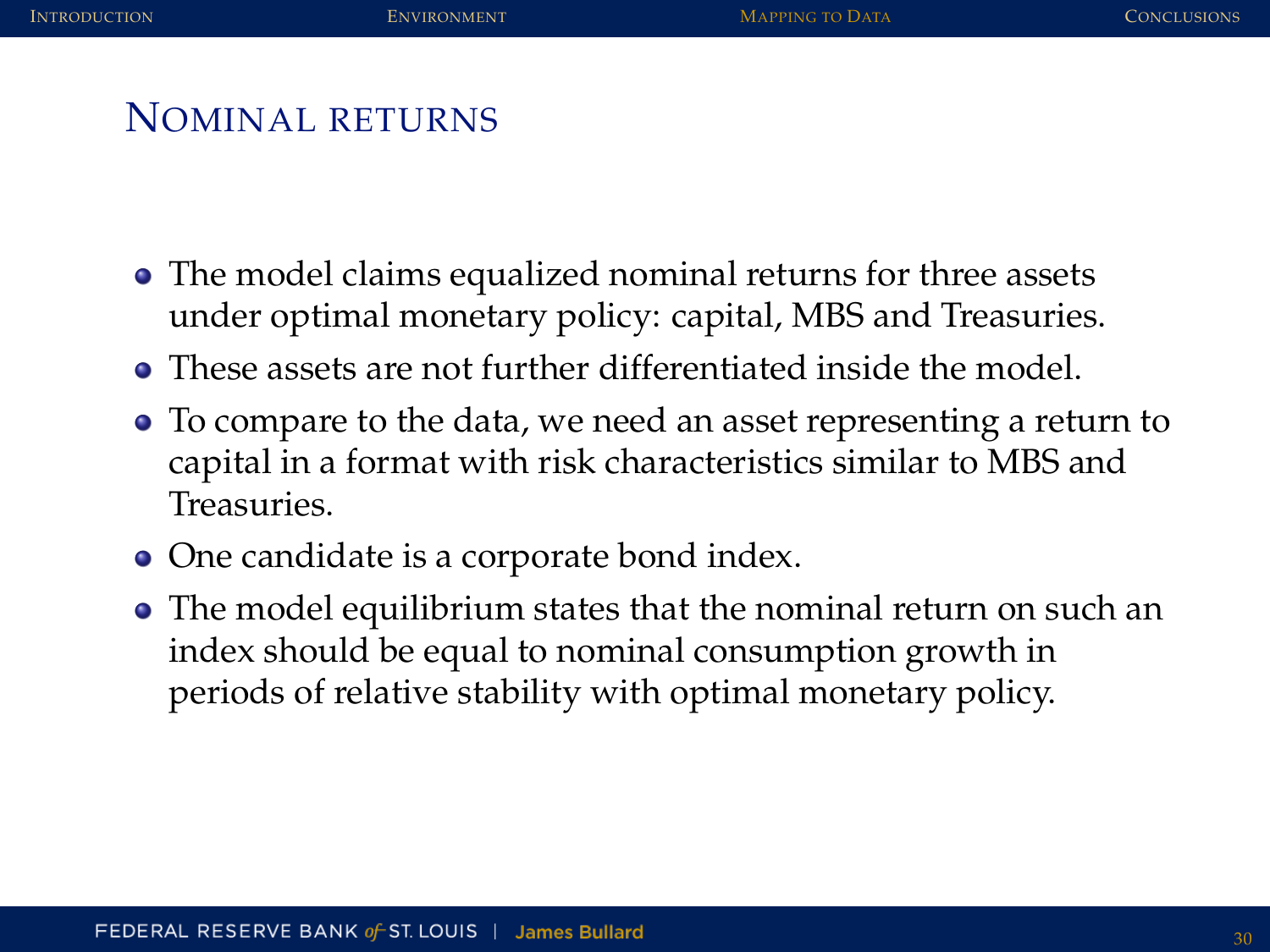# NOMINAL RETURNS

|                          | 1997 |     | 2006 ANR 2010 2019 ANR |     |      |                   |
|--------------------------|------|-----|------------------------|-----|------|-------------------|
| Corporate bond index 100 |      |     | 189 7.3%               | 100 |      | $165 - 5.7\%$     |
| PCE.                     | 100  | 170 | $6.1\%$                | 100 |      | $145 \quad 4.2\%$ |
| Services PCE             | 100  | 174 | 6.3%                   | 100 | 148. | $4.5\%$           |

TABLE: Total annual nominal returns (ANR) on an index of corporate bonds vs. nominal consumption growth.

- The two time periods were relatively stable, with established monetary policy credibility.
- The differences in the bond index vs. the consumption index suggest some deviation from optimal monetary policy during these periods, according to the model.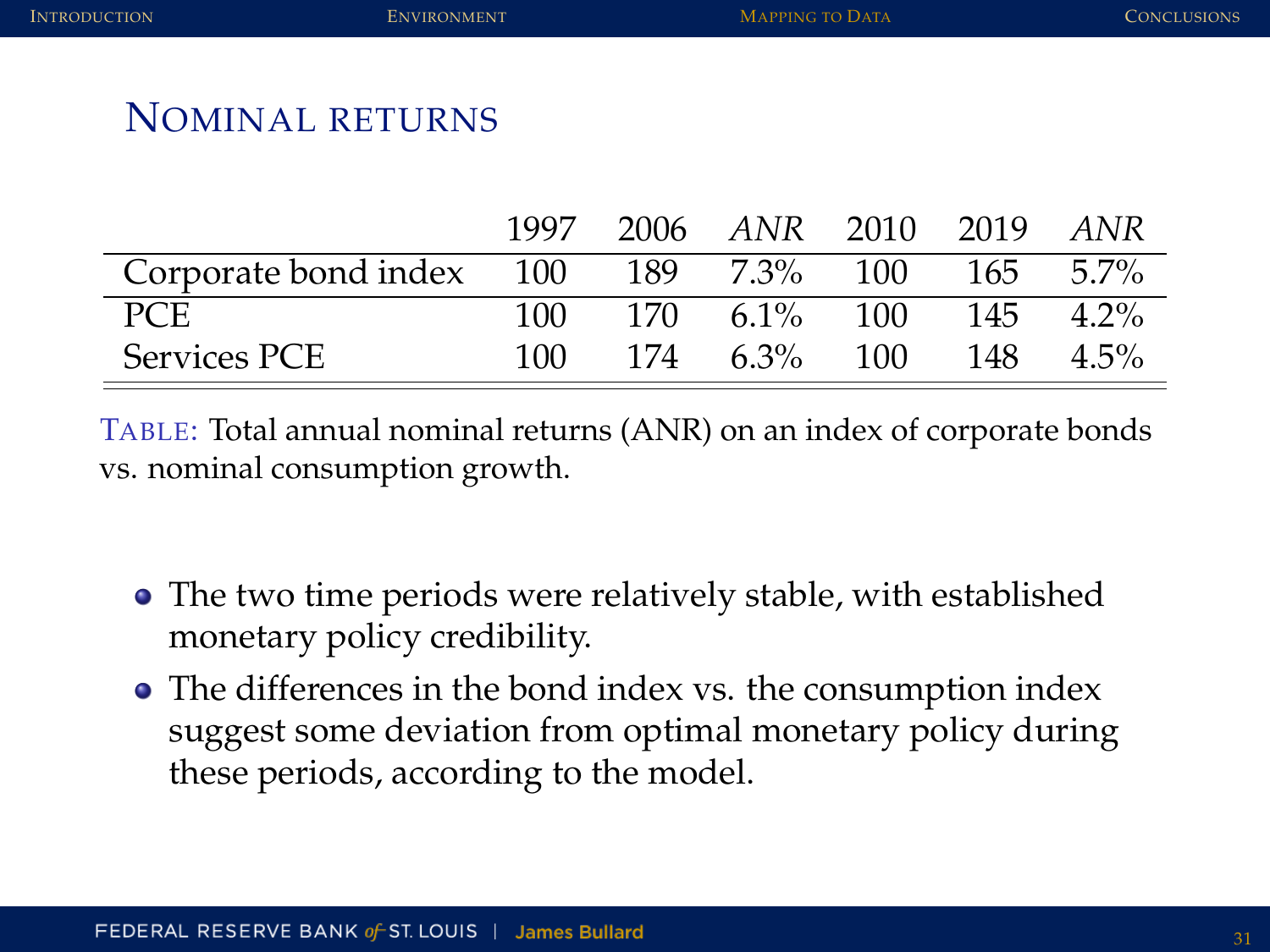# <span id="page-31-0"></span>**Conclusions**

FEDERAL RESERVE BANK of ST. LOUIS | James Bullard